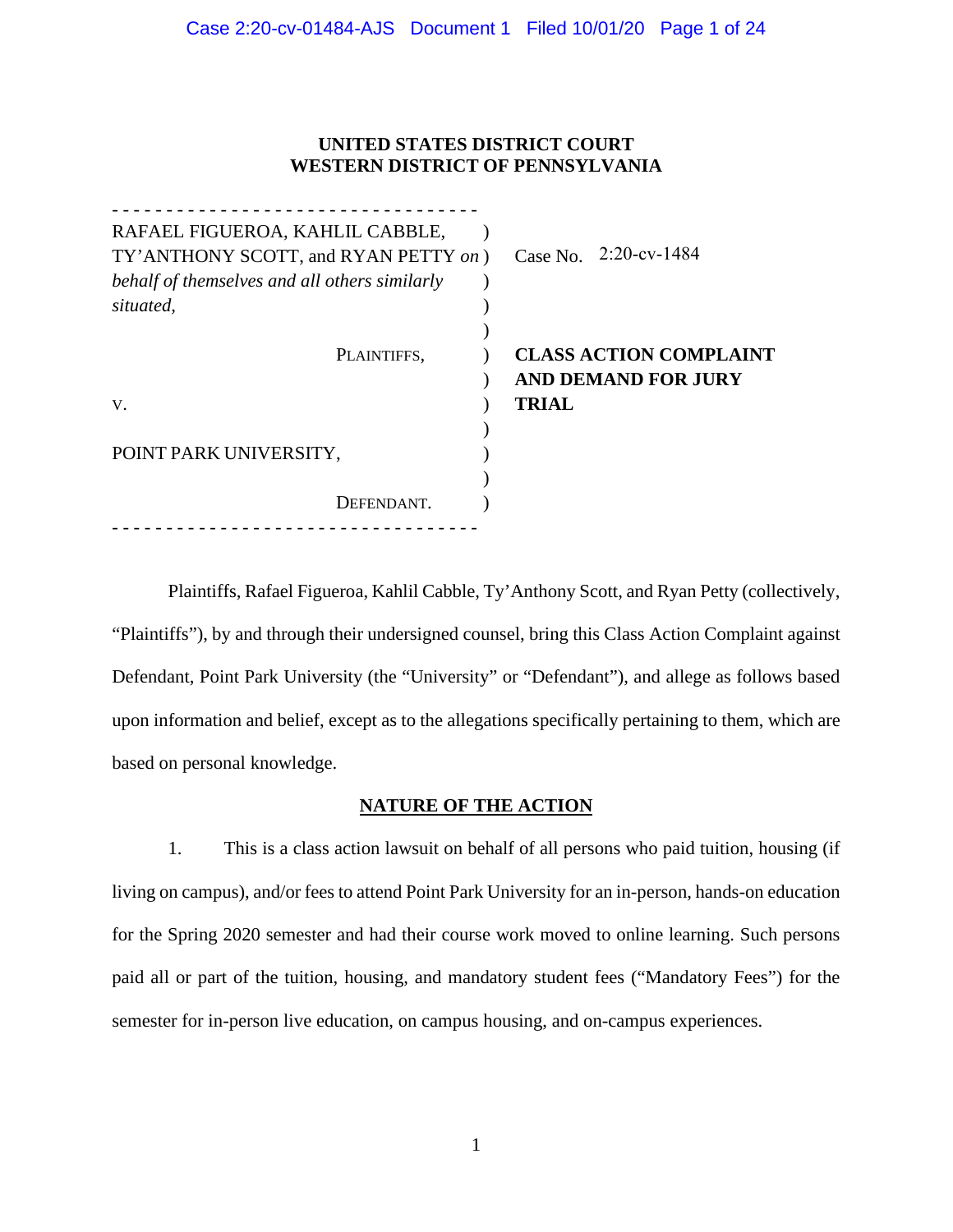### Case 2:20-cv-01484-AJS Document 1 Filed 10/01/20 Page 2 of 24

2. The University has not refunded any amount of the tuition, housing (for those who moved out after March 27, 2020), or any of the Mandatory Fees, even though it cancelled in-person classes starting on March 13, 2020.

3. On or about March 13, 2020, the University also stopped providing any of the services or facilities the Mandatory Fees were intended to cover because of the University's response to the Coronavirus Disease 2019 ("COVID-19") pandemic.

4. The University's failure to provide the services for which tuition and the Mandatory Fees were intended to cover since approximately March 13, 2020 is a breach of the contracts between the University and Plaintiffs and the members of the Class and is unjust.

5. The University only provided prorated refunds to students for housing who vacated their campus housing on or before March 27, 2020. Those students who did not move out of University housing until after March 27 should also be entitled to a prorated refund.

6. In short, Plaintiffs and the members of the Class have paid for tuition for a first-rate education and an on-campus, in-person educational experience, with all the appurtenant benefits offered by a first-rate university, and were provided a materially deficient and insufficient alternative, which alternative constitutes a breach of the contracts entered into by Plaintiffs and the Class with the University. As said in New York Magazine, "*Universities are still in a period of consensual hallucination with each saying, 'We're going to maintain these prices for what has become, overnight, a dramatically less compelling product offering.*"<sup>[1](#page-1-0)</sup>

<span id="page-1-0"></span><sup>&</sup>lt;sup>1</sup> James D. Walsh, "The Coming Disruption," New York Magazine, May 11, 2020, available at [https://nymag.com/intelligencer/2020/05/scott-galloway-future-of-college.html?utm\\_source=fb](https://nymag.com/intelligencer/2020/05/scott-galloway-future-of-college.html?utm_source=fb) (site last visited October 1, 2020).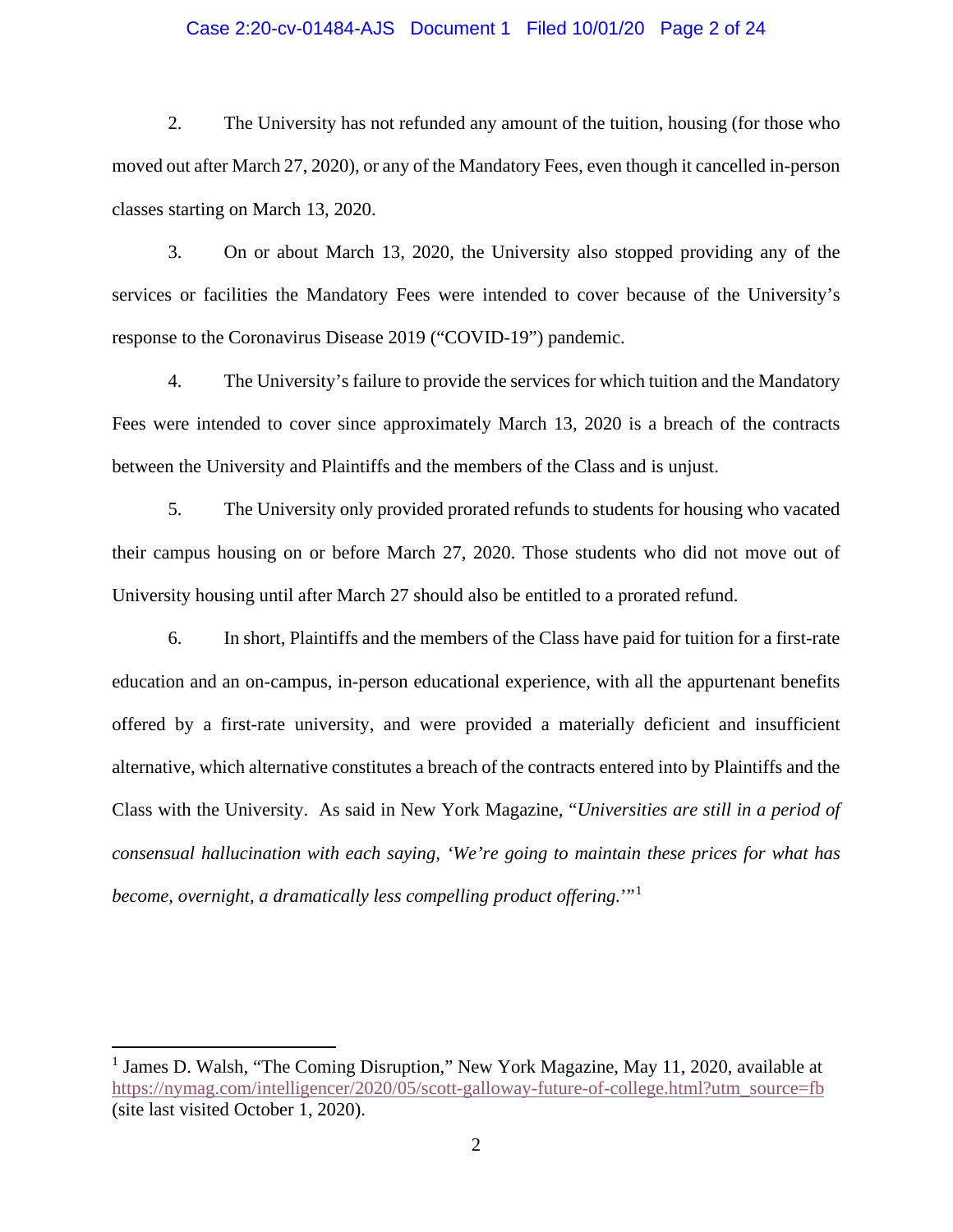### Case 2:20-cv-01484-AJS Document 1 Filed 10/01/20 Page 3 of 24

7. If Plaintiffs and members of the Class wanted to enroll in an online program, they would have done so through the University's online option, which costs significantly less than the in-person education contracted for.

8. As to the Mandatory Fees, Plaintiffs and the Class have paid fees for services and facilities which are simply not being provided; this failure also constitutes a breach of the contracts entered into by Plaintiffs and the Class with the University.

9. Plaintiffs seek, for themselves and Class members, the University's disgorgement and return of the prorated portion of its tuition and Mandatory Fees, proportionate to the reduction in contracted for services provided during the Spring 2020 semester when the University closed and switched to online distance learning, or, in the case of housing, for any members of the Class that moved out after March 27, 2020, a prorated portion of the housing fee for the days left in the semester after they moved out. The return of such prorated amounts would compensate Plaintiffs and the Class members for damages sustained by way of Defendant's breach.

#### **PARTIES**

10. Plaintiff Rafael Figueroa is an individual and citizen of Pennsylvania and resides in Allegheny County, Pennsylvania. He paid to attend the Spring 2020 semester at the University as a full-time undergraduate student. Plaintiff paid tuition, housing and Mandatory Fees for the Spring 2020 semester to enable him to obtain an in-person, on-campus educational experience, on campus housing, and enable him to participate in the activities and to utilize the services covered by the Mandatory Fees that he paid. He has not been provided a prorated refund of the tuition for his in-person classes that were discontinued and moved online, or the Mandatory Fees he paid after the University's facilities were closed and events were cancelled.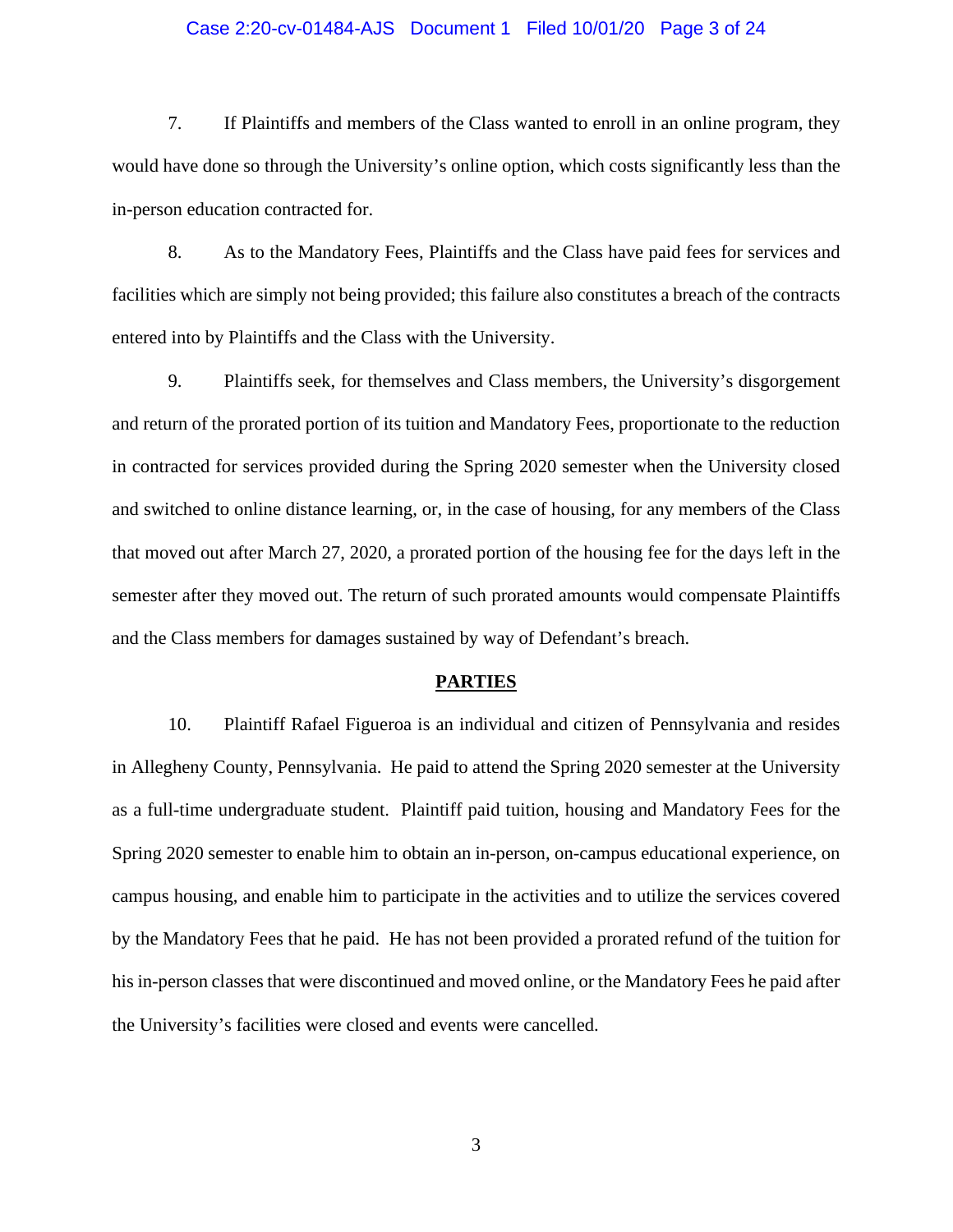#### Case 2:20-cv-01484-AJS Document 1 Filed 10/01/20 Page 4 of 24

11. Plaintiff Kahlil Cabble is an individual and citizen of Pennsylvania and resides in Allegheny County, Pennsylvania. He paid to attend the Spring 2020 semester at the University as a full-time undergraduate student. Plaintiff paid tuition, housing and Mandatory Fees for the Spring 2020 semester to enable him to obtain an in-person, on-campus educational experience, on campus housing, and enable him to participate in the activities and to utilize the services covered by the Mandatory Fees that he paid. He has not been provided a prorated refund of the tuition for his in-person classes that were discontinued and moved online, or the Mandatory Fees he paid after the University's facilities were closed and events were cancelled.

12. Plaintiff Ty'Anthony Scott is an individual and citizen of Pennsylvania and resides in Allegheny County, Pennsylvania. He paid to attend the Spring 2020 semester at the University as a full-time undergraduate student. Plaintiff paid tuition, housing and Mandatory Fees for the Spring 2020 semester to enable him to obtain an in-person, on-campus educational experience, on campus housing, and enable him to participate in the activities and to utilize the services covered by the Mandatory Fees that he paid. He has not been provided a prorated refund of the tuition for his in-person classes that were discontinued and moved online, or the Mandatory Fees he paid after the University's facilities were closed and events were cancelled.

13. Plaintiff Ryan Petty is an individual and citizen of Pennsylvania and resides in Allegheny County, Pennsylvania. He paid to attend the Spring 2020 semester at the University as a full-time undergraduate student. Plaintiff paid tuition, housing and Mandatory Fees for the Spring 2020 semester to enable him to obtain an in-person, on-campus educational experience, on campus housing, and enable him to participate in the activities and to utilize the services covered by the Mandatory Fees that he paid. He has not been provided a prorated refund of the tuition for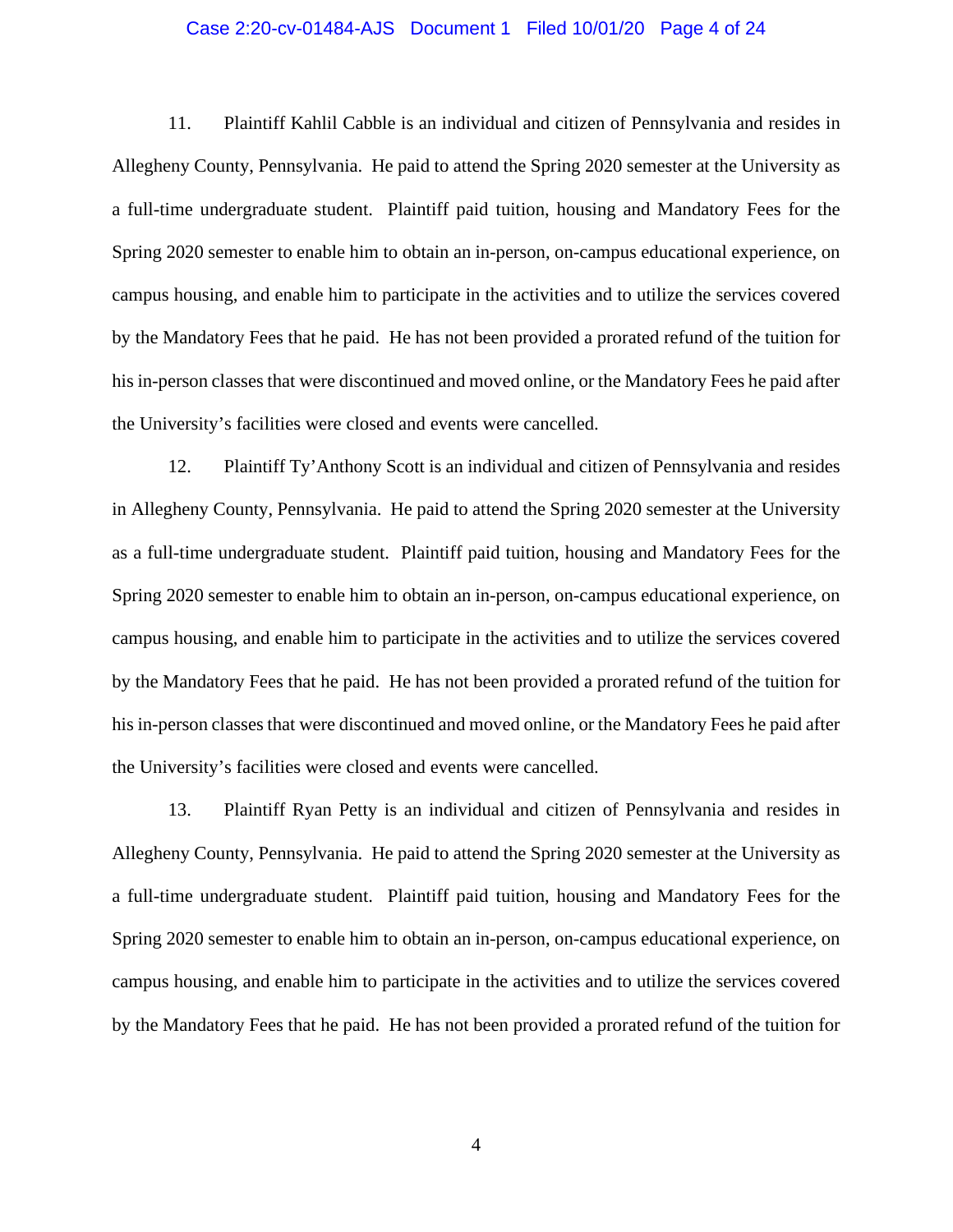#### Case 2:20-cv-01484-AJS Document 1 Filed 10/01/20 Page 5 of 24

his in-person classes that were discontinued and moved online, or the Mandatory Fees he paid after the University's facilities were closed and events were cancelled.

14. Defendant, Point Park University, is a private university founded in 1960. The University offers numerous major fields for undergraduate students, as well as a number of graduate programs. Defendant's undergraduate and graduate programs include students from many, if not all, of the states in the country. Its principal campus is located in Pittsburgh, Pennsylvania. Defendant is a citizen of Pennsylvania.

#### **JURISDICTION AND VENUE**

15. The Court has jurisdiction over this action pursuant to 28 U.S.C.  $\S$  1332(d)(2)(A), as modified by the Class Action Fairness Act of 2005, because at least one member of the Class, as defined below, is a citizen of a different state than Defendant, there are more than 100 members of the Class, and the aggregate amount in controversy exceeds \$5,000,000 exclusive of interests and costs.

16. This Court has personal jurisdiction over Defendant because Defendant maintains its principal place of business in this District.

17. Venue is proper in this Court pursuant to 28 U.S.C. § 1391 because Defendant resides in this District.

#### **FACTUAL ALLEGATIONS**.

18. Plaintiffs and Class Members paid to attend the University's Spring 2020 semester including tuition and the Mandatory Fee.

19. The Spring 2020 semester at the University began in January 2020, and ended in May 2020.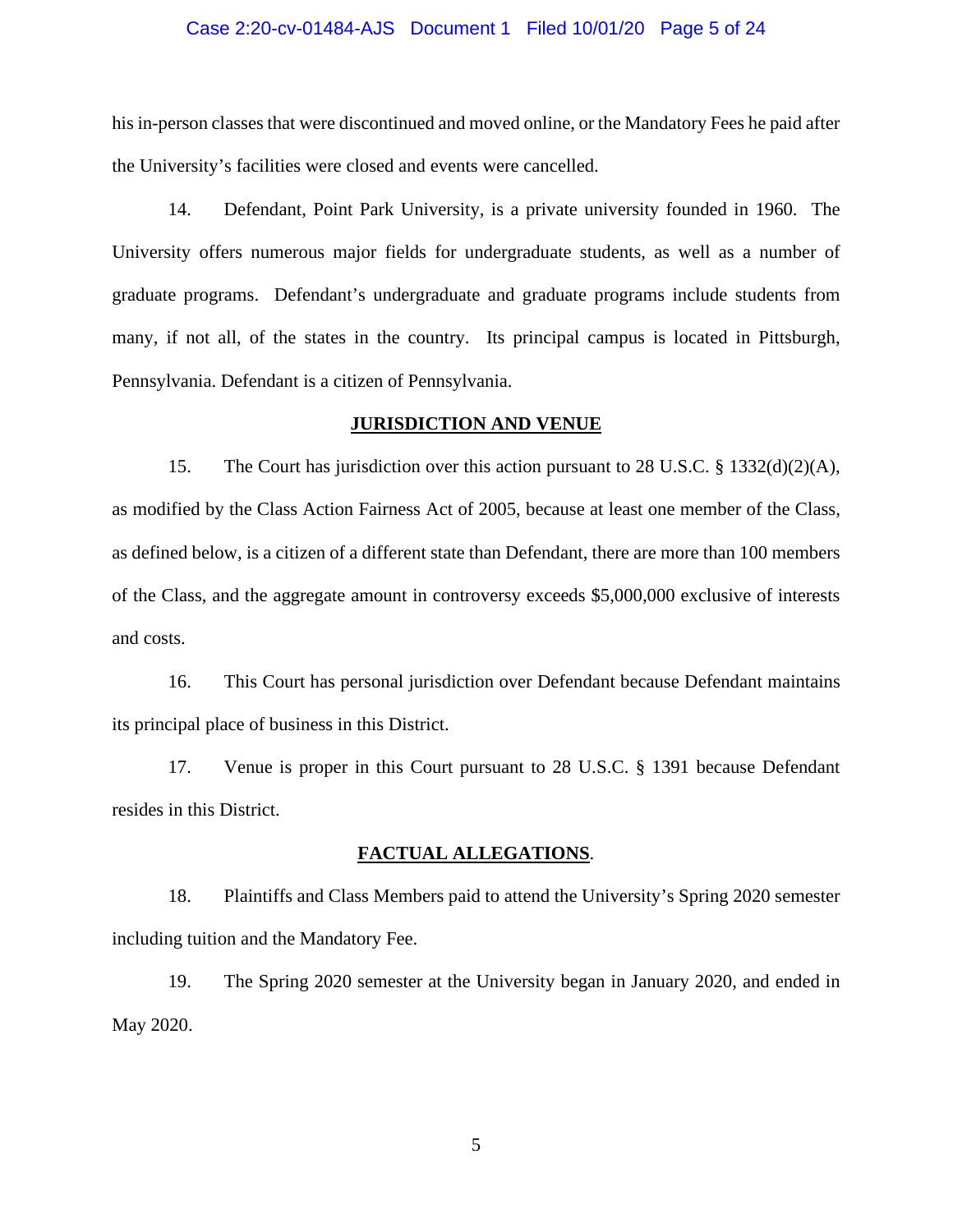# Case 2:20-cv-01484-AJS Document 1 Filed 10/01/20 Page 6 of 24

20. Tuition and Mandatory Fees at the University for an undergraduate in-person education for the Spring 2020 Semester was as follows:

| <b>Full-time Undergraduate Costs</b>                                  |                     |                 |  |  |  |
|-----------------------------------------------------------------------|---------------------|-----------------|--|--|--|
|                                                                       | <b>Per Semester</b> | <b>Per Year</b> |  |  |  |
| Schools of                                                            |                     |                 |  |  |  |
| $+$ Arts and Sciences                                                 |                     |                 |  |  |  |
| $+$ Business                                                          | \$15,590            | \$31,180        |  |  |  |
| $+$ Communication                                                     |                     |                 |  |  |  |
| $+$ Education                                                         |                     |                 |  |  |  |
|                                                                       |                     |                 |  |  |  |
| <b>Conservatory of Performing Arts</b>                                | \$19,870            | \$39,740        |  |  |  |
| <b>University Fee</b>                                                 | \$325               | \$650           |  |  |  |
| <b>Activity Fee</b>                                                   | \$185               | \$370           |  |  |  |
| <b>Technology Fee</b>                                                 | \$200               | \$400           |  |  |  |
| <b>Health Services Fee</b>                                            | \$75                | \$150           |  |  |  |
| Additional fees may apply depending on each student's degree program. |                     |                 |  |  |  |
|                                                                       |                     |                 |  |  |  |

# **Part-time and Accelerated Undergraduate Costs**

| \$878                                                                                                                                                                   | \$2,634 |  |  |  |  |
|-------------------------------------------------------------------------------------------------------------------------------------------------------------------------|---------|--|--|--|--|
|                                                                                                                                                                         |         |  |  |  |  |
|                                                                                                                                                                         |         |  |  |  |  |
|                                                                                                                                                                         |         |  |  |  |  |
|                                                                                                                                                                         |         |  |  |  |  |
|                                                                                                                                                                         |         |  |  |  |  |
|                                                                                                                                                                         |         |  |  |  |  |
| \$1,127                                                                                                                                                                 | \$3,381 |  |  |  |  |
| \$50                                                                                                                                                                    | \$150   |  |  |  |  |
| \$10                                                                                                                                                                    | \$30    |  |  |  |  |
| Additional fees may apply depending on each student's degree program.                                                                                                   |         |  |  |  |  |
| *Part-time students take 3 to 11 credits per semester. Accelerated program students take up<br>to 12 credits per semester and attend evening or Saturday-only programs. |         |  |  |  |  |
|                                                                                                                                                                         |         |  |  |  |  |

<span id="page-5-0"></span><sup>&</sup>lt;sup>2</sup> <https://www.pointpark.edu/admissions/TuitionCosts/Tuition/index>

<span id="page-5-1"></span><sup>3</sup> *Id.*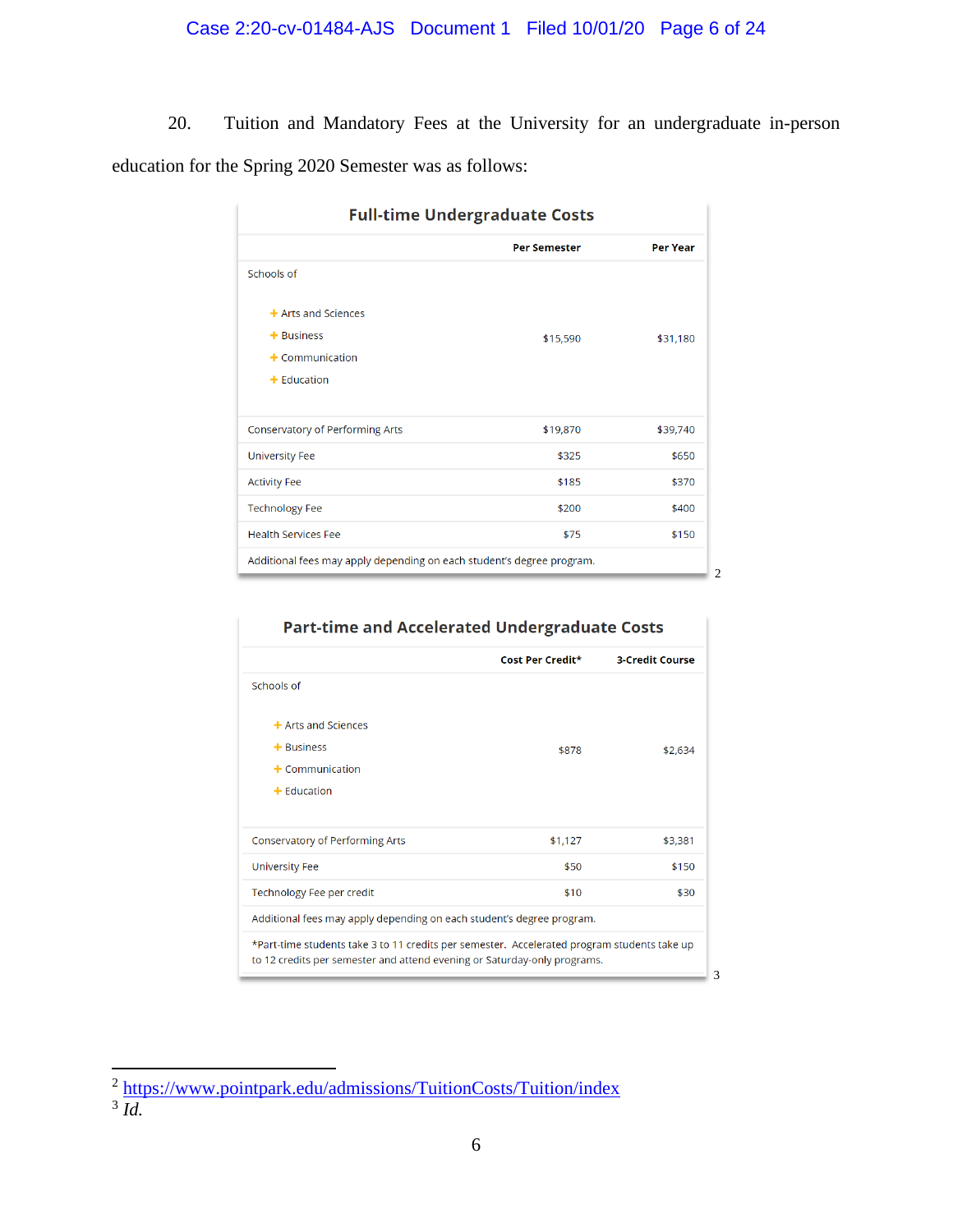21. Tuition and Mandatory Fees at the University for a graduate in-person education for the Spring 2020 Semester was as follows:

| <b>Graduate Costs</b>                                                                  |                        |                        |  |  |  |
|----------------------------------------------------------------------------------------|------------------------|------------------------|--|--|--|
|                                                                                        | <b>Cost Per Credit</b> | <b>3-Credit Course</b> |  |  |  |
| Master's Degree Programs                                                               | \$881                  | \$2,643                |  |  |  |
| Master's and Certificate Education Programs                                            | \$510                  | \$1,530                |  |  |  |
| Doctoral Programs (Ed.D., online Ed.D., Ph.D.)                                         | \$889                  | \$2,667                |  |  |  |
| Psy. D.                                                                                | \$916                  | \$2,748                |  |  |  |
| University Fee                                                                         | \$60                   | \$180                  |  |  |  |
| Technology Fee per credit                                                              | \$30                   | \$90                   |  |  |  |
| <b>Health Services Fee</b>                                                             | \$5                    | \$15                   |  |  |  |
| Doctoral Programs (Ed.D., online Ed.D., Ph.D.<br>and Psy.D.) Technology Fee per Credit | \$30                   | \$90                   |  |  |  |

22. Tuition and Mandatory Fees at the University for an online education for the Spring

2020 semester was significantly less than in-person tuition, and was as follows:

<span id="page-6-0"></span>

| <b>Online Costs</b><br>(Fully online programs* only)                                            |                        |                        |  |  |  |
|-------------------------------------------------------------------------------------------------|------------------------|------------------------|--|--|--|
|                                                                                                 | <b>Cost Per Credit</b> | <b>3-Credit Course</b> |  |  |  |
| Online Undergraduate                                                                            | \$480                  | \$1,440                |  |  |  |
| Online Master's (new students)                                                                  | \$675                  | \$2,025                |  |  |  |
| Online Master's (returning students)                                                            | \$675                  | \$2,025                |  |  |  |
| Online Education Programs (master's degree<br>programs, certificate programs and <b>ABCTE</b> ) | \$510                  | \$1,530                |  |  |  |
| Online Ed.D.                                                                                    | \$889                  | \$2,667                |  |  |  |
| Online Undergraduate Technology Fee (per<br>credit)                                             | \$30                   | \$90                   |  |  |  |
| Online Graduate Technology Fee (per credit)                                                     | \$30                   | \$90                   |  |  |  |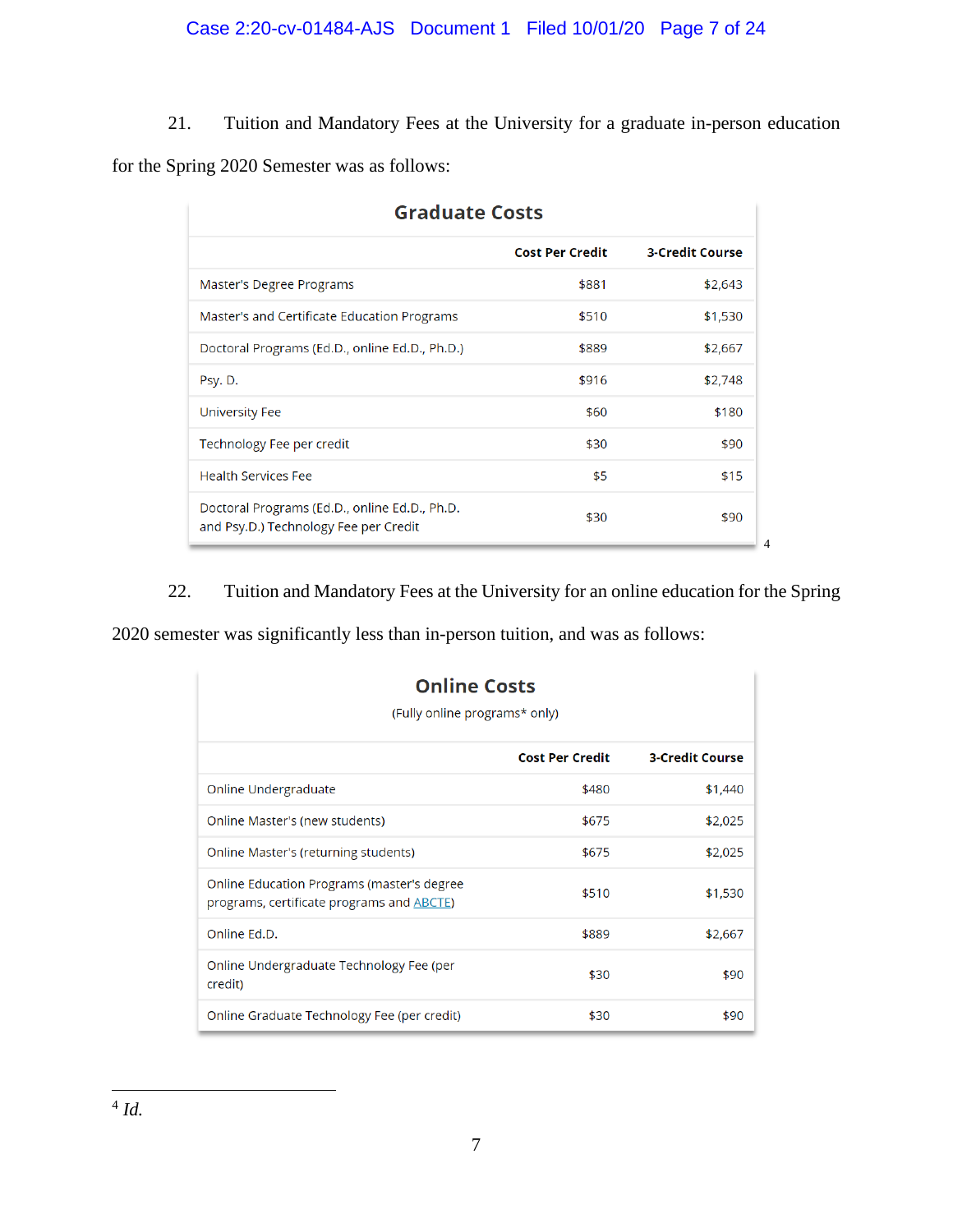# Case 2:20-cv-01484-AJS Document 1 Filed 10/01/20 Page 8 of 24

23. Students had the ability to choose an in-person and on-campus education, or education via the University's online program.

24. Specifically, when applying for admission, you can choose from the following options, one of which is for an "Online degrees":



25. The price for an online education is significantly lower than what is paid for an inperson on-campus education. The two educational options are promoted and priced differently, and are separate and distinct.

26. Plaintiffs and the members of the Class did not choose "Online degrees" and instead, paid tuition for the benefit of on-campus live, interactive instruction and an on-campus educational experience throughout the entire Spring 2020 semester.

<span id="page-7-0"></span><sup>5</sup> <https://www.pointpark.edu/apply>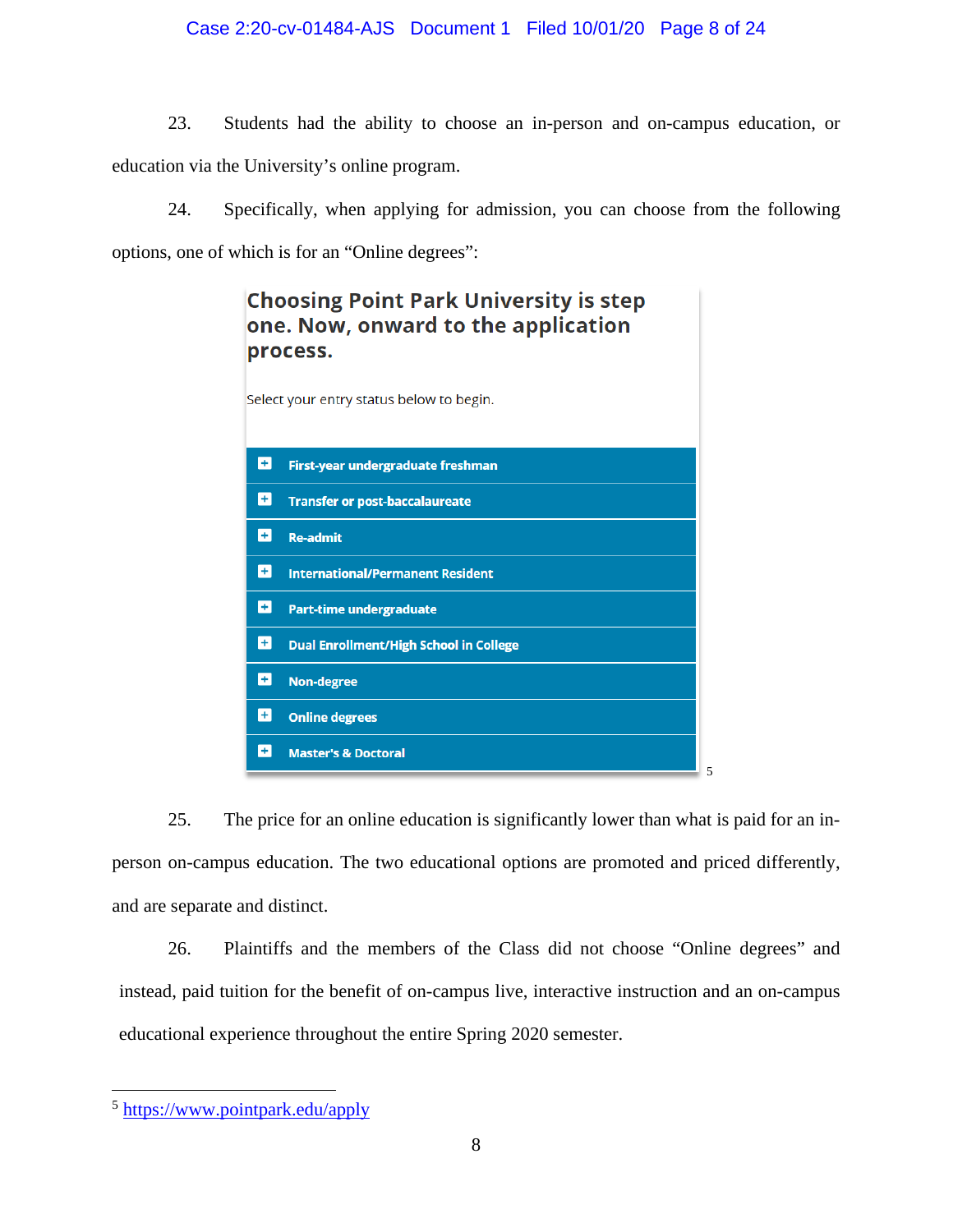### Case 2:20-cv-01484-AJS Document 1 Filed 10/01/20 Page 9 of 24

27. Housing costs for the Spring 2020 semester ranged from \$2,530 per semester to \$4,310 per semester. Plaintiffs and members of the Class who lived on-campus during the Spring 2020 semester paid the applicable cost for the benefit of on-campus housing throughout the entire semester.

28. Plaintiffs and the members of the Class paid the Mandatory Fees for the Spring 2020 semester so they could benefit from on-campus experiences, access to facilities, and activities.

29. The University has not provided any refund of the tuition or Mandatory Fees and continues to retain the same, while failing to provide the services for which they were paid. Similarly, the University has not provided any refund of housing for those students who were not able to move out prior to March 27, 2020.

# *In Response to COVID-19, the University Closed Campus, Preventing Access to its Facilities, Services, Housing, and Dining, and Cancelled All In-Person Classes*

30. On March 12, 2020, the University announced that it was cancelling classes from March 13 through March 17, and that classes resuming on March 18 will be online only through the remainder of the Spring 2020 semester. [6](#page-8-0)

31. On March 13, 2020 the University announced that it was limiting meetings on campus to 25 or less people, and that all people must follow social distancing guidelines while on campus.<sup>[7](#page-8-1)</sup>

32. On March 16, 2020, the University announced that it "strongly enourage[d] resident students to move home as soon as possible."[8](#page-8-2) Further, the University announced that "all student

<span id="page-8-0"></span><sup>6</sup> [https://www.pointpark.edu/StudentLife/HealthandStudentServices/StudentHealthCenter/returnT](https://www.pointpark.edu/StudentLife/HealthandStudentServices/StudentHealthCenter/returnToCampus/covid/March2020Updates) [oCampus/covid/March2020Updates](https://www.pointpark.edu/StudentLife/HealthandStudentServices/StudentHealthCenter/returnToCampus/covid/March2020Updates)

<span id="page-8-1"></span> $^7$  *Id.* 

<span id="page-8-2"></span><sup>8</sup> *Id.*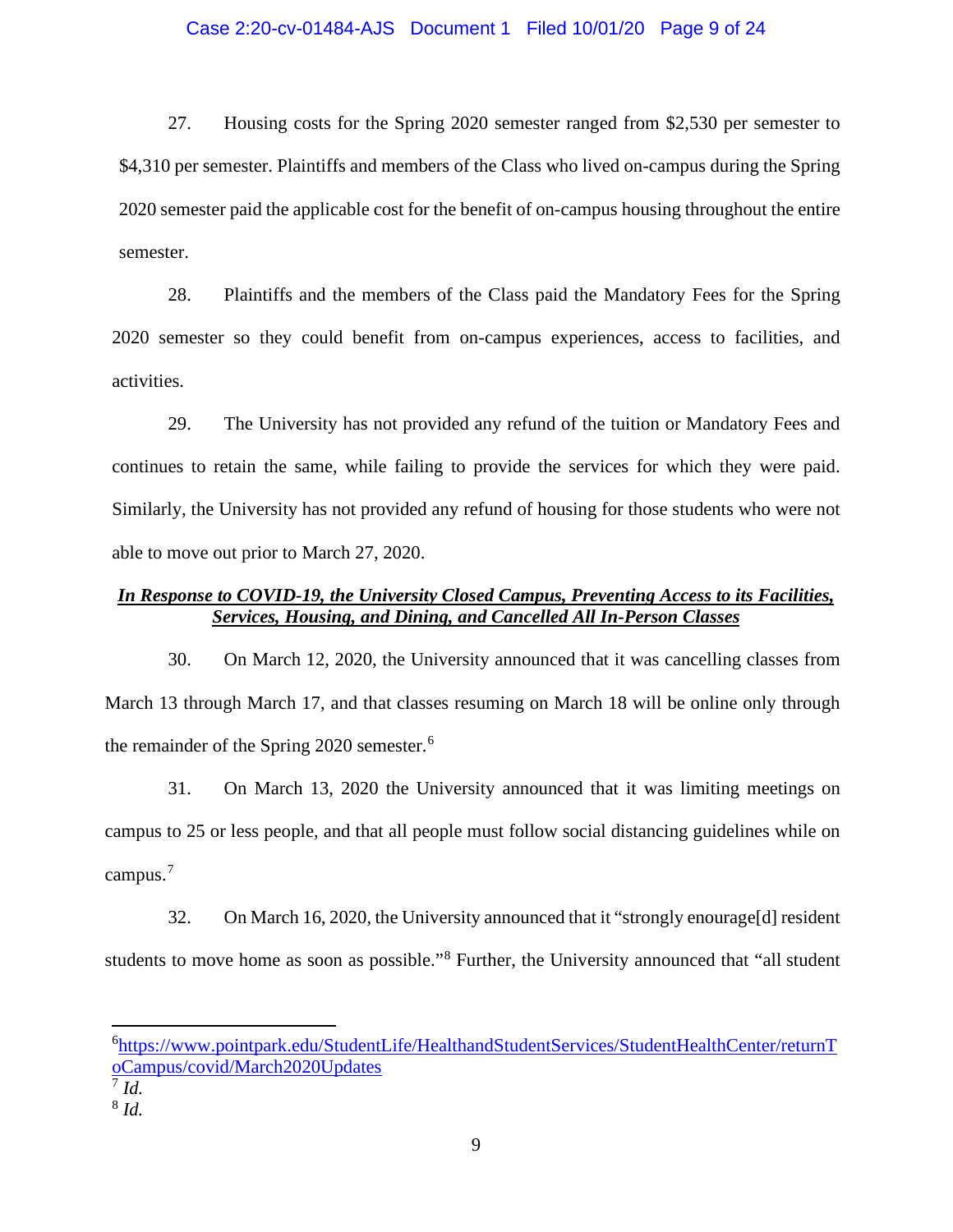# Case 2:20-cv-01484-AJS Document 1 Filed 10/01/20 Page 10 of 24

events, meetings, rehearsals, etc. through the end of the semester are canceled. This includes all student organization travel (i.e. trips & conferences) as well as off-campus student organization events and meetings."<sup>[9](#page-9-0)</sup>

33. On March 17, 2020, the University announced that all students must leave resident housing by March 27, 2020 in order to receive a refund.<sup>[10](#page-9-1)</sup>

34. On March 20, 2020, the University closed most campus facilities and buildings, only allowing essential staff and personnel on campus.<sup>[11](#page-9-2)</sup>

35. On March 23, 2020, the University announced that it was changing the traditional in-person letter grading system to a "Pass/No Credit" option. Under this option, the students would first be allowed to view their final grade, then would be able to change it to "Pass" or "No Credit" instead.

36. The University subsequently extended virtual online learning throughout the Summer 2020 semester, and are offering a "hybrid" in-person and online course schedule for the Fall 2020 semester, with the option for students to go remote online only.

37. On April 13, 2020, the University provided information regarding the refund of the Student Activity Fee.<sup>[12](#page-9-3)</sup> No refunds were made for the other Mandatory Fees.

38. The University has not held any in-person classes since March 12, 2020. All classes since that time have only been offered in a remote online format with no in-person instruction or interaction.

<span id="page-9-0"></span><sup>9</sup> <https://www.pointpark.edu/StudentLife/StudentAffairs/COVID-19/announcements>

<span id="page-9-1"></span><sup>&</sup>lt;sup>10</sup> [https://www.pointpark.edu/StudentLife/HealthandStudentServices/StudentHealthCenter](https://www.pointpark.edu/StudentLife/HealthandStudentServices/StudentHealthCenter/returnToCampus/covid/March2020Updates) [/returnToCampus/covid/March2020Updates](https://www.pointpark.edu/StudentLife/HealthandStudentServices/StudentHealthCenter/returnToCampus/covid/March2020Updates)

<span id="page-9-2"></span> $11$  *Id.* 

<span id="page-9-3"></span><sup>12</sup> [https://www.pointpark.edu/StudentLife/HealthandStudentServices/StudentHealthCenter/](https://www.pointpark.edu/StudentLife/HealthandStudentServices/StudentHealthCenter/returnToCampus/covid/April2020Updates) [returnToCampus/covid/April2020Updates](https://www.pointpark.edu/StudentLife/HealthandStudentServices/StudentHealthCenter/returnToCampus/covid/April2020Updates)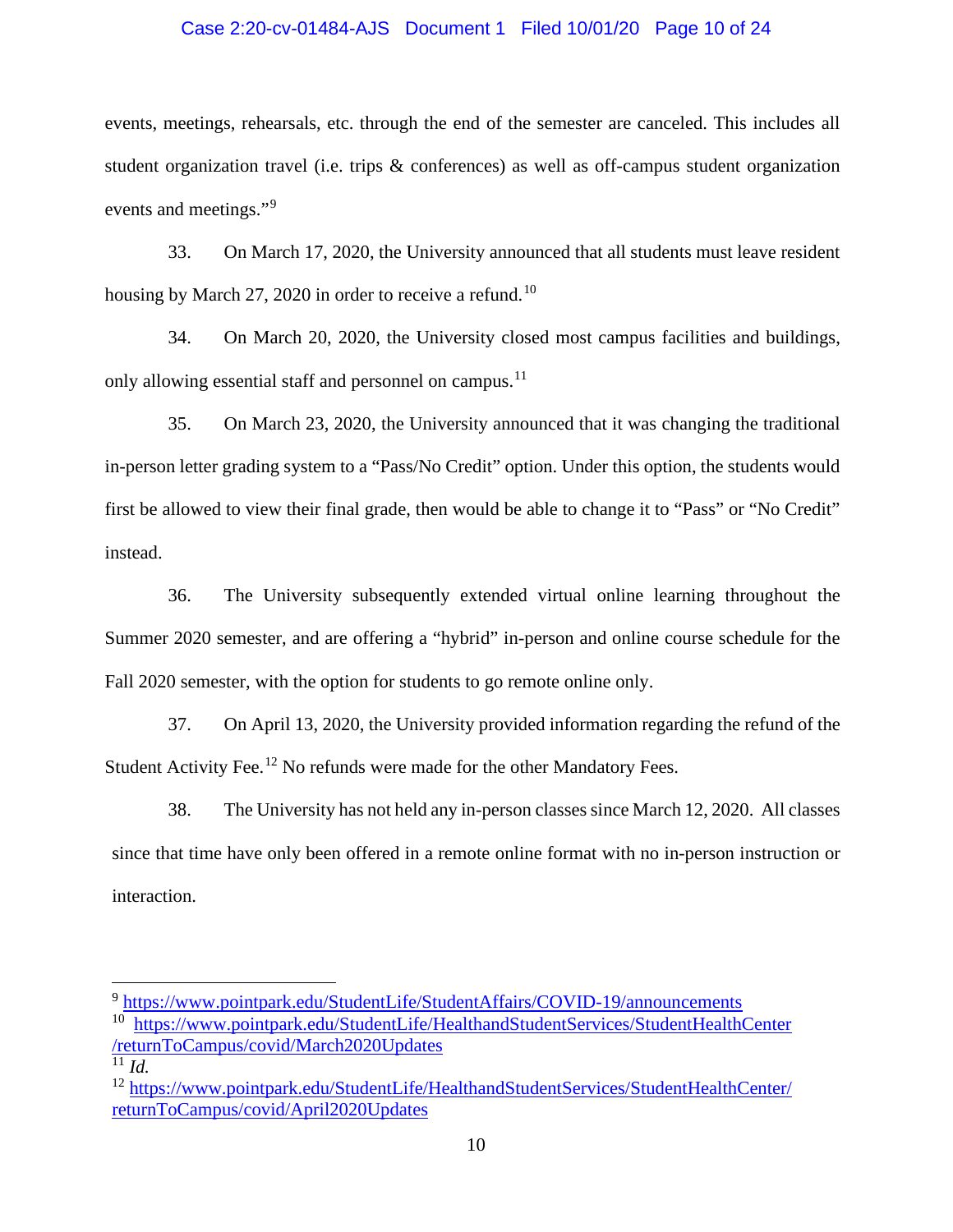## Case 2:20-cv-01484-AJS Document 1 Filed 10/01/20 Page 11 of 24

39. Most of the services for which the Mandatory Fees were assessed were also terminated or cancelled at or about this time, such as access to University health and wellness facilities, programs or services; fitness facilities; student events or sports; and an in-person commencement.

40. In tacit acknowledgement that not rebating a pro-rata portion of tuition and the remainder of the Mandatory Fees was improper for the period when there were no on-campus activities and only distanced online learning, the University has decided to discount its Summer 2020 semester, which was scheduled to be online rather than in-person. The discounted tuition for the Summer 2020 semester was the same as the online tuition and Mandatory Fees, unless "onground" classes are made available:

+ Summer Online Undergraduate Courses: Discounted tuition rate of \$480 per credit, plus a \$30-percredit technology fee. + Should on-ground classes be made available this summer, these courses will carry the tuition rate of \$878 per credit plus applicable fees. [13](#page-10-0)

# *The University's Online Courses Are Subpar to In-Person Instruction, For Which Plaintiffs and the Class Members Contracted with the University to Receive by Paying Tuition and Fees*

41. Students attending the University did not choose to attend an online institution of higher learning, but instead chose to enroll in the University's in-person educational program. If the Plaintiffs and members of the Class wanted to attend an online institution of higher learning, they would have enrolled in the University's online program.

42. On its website, the University markets the University's on-campus experience as a benefit of enrollment:

<span id="page-10-0"></span><sup>13</sup> <https://www.pointpark.edu/admissions/ThinkSummerCoursesAtPointPark>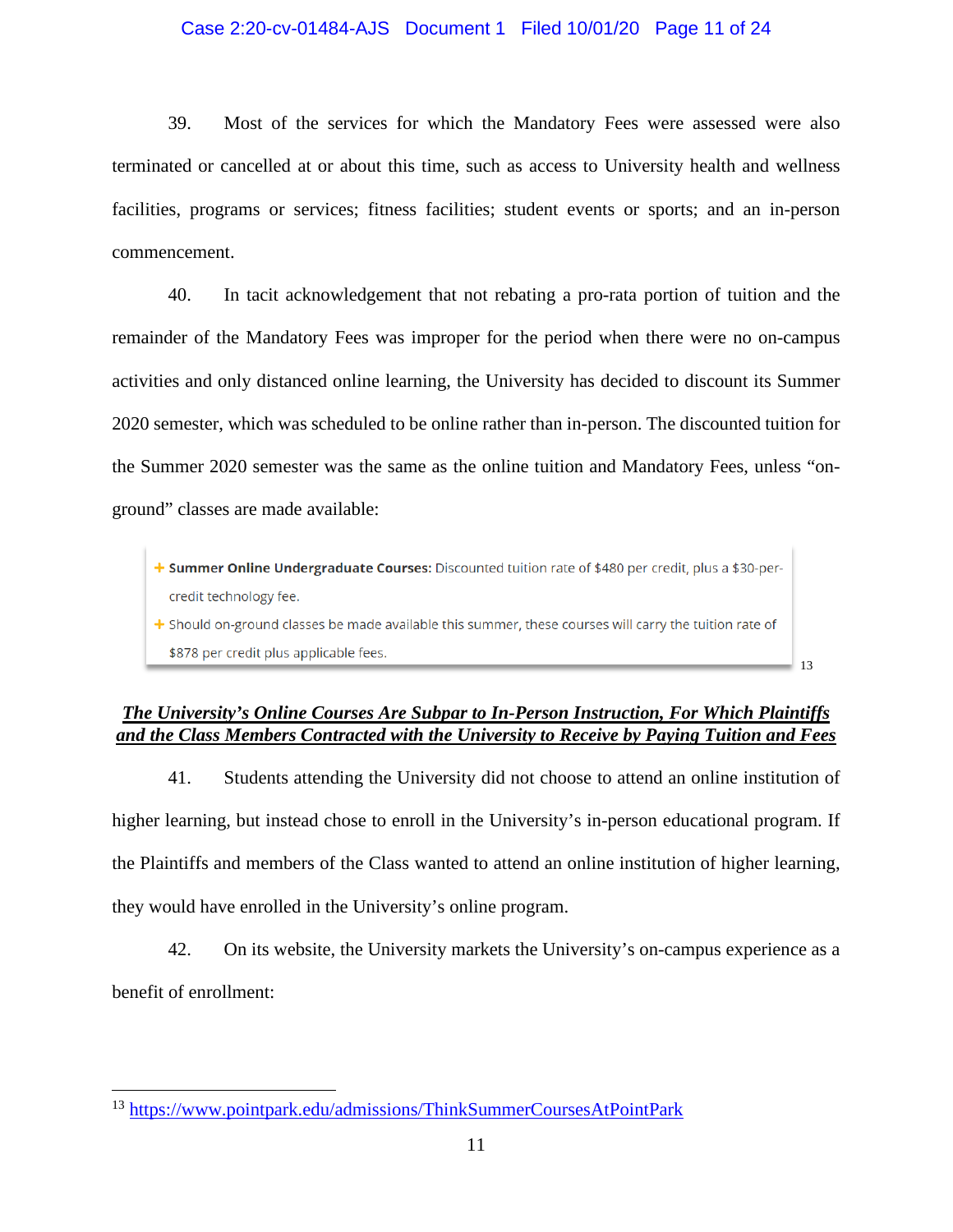# **Make Point Park Your Home**

Whether this is your first time away from home or you've always been an independent, free spirit, we provide safe, comfortable, amenity-rich living options on our unique urban campus.

The true college experience doesn't just happen in classes. It happens on the way to the dining hall with your friends, it happens at a late-night movie in your residence hall, it happens while you're up late studying with a classmate. It's what happens when you live on campus.

You'll find:

- + People experiencing the same things as you
- + Friendships and camaraderie
- + Insights through intentional programming
- + Guidance and mentorship from your Resident Educator

# **Learning Beyond the Classroom Door**

Point Park University offers an active, exciting - and sometimes unpredictable - environment for campus life, right in the heart of Downtown Pittsburgh. The University has a full calendar of student activities and events, with more than 50 student clubs and organizations on campus. There's plenty to do off campus as well, from live music in Market Square to riverfront trails that run right by campus.

Throughout the academic year, students have many opportunities for community service work, from Point Park's annual Pioneer Community Day all around the city to on-campus laser tag events that raise money for charity. Combine that with many opportunities for fun— such as the Sunset Luau or the cake-off competition — and you have a student experience that's never boring.

43. The University uses its website, promotional materials, circulars, admission papers,

[14](#page-11-0)

and publications to tout the benefit of being on campus and the education students will receive in its facilities.

44. The online learning options being offered to the University's students are sub-par in practically every aspect as compared to what the educational experience afforded Plaintiffs and the members of the Class once was. This sub-par experience is a result of the unilateral reduction of benefits, and changing of products provided, by the University.

<span id="page-11-0"></span><sup>14</sup> <https://www.pointpark.edu/StudentLife/OutsidetheClassroom/index>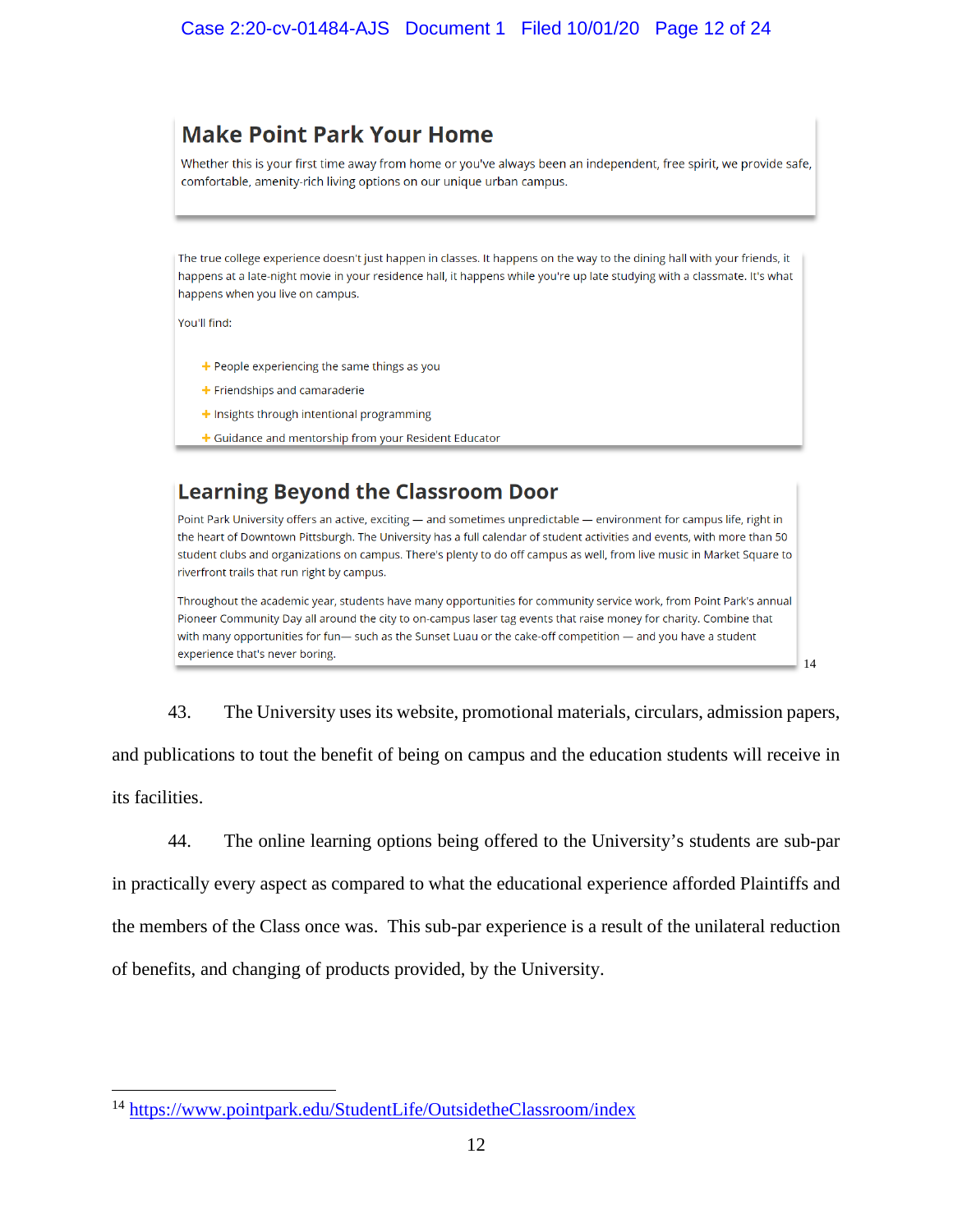### Case 2:20-cv-01484-AJS Document 1 Filed 10/01/20 Page 13 of 24

45. The University acknowledges the reduction in benefit received from online education by providing reduced tuition for students who enroll in its online program, and in discounting the tuition for Summer 2020 to match the online program tuition.

46. During the online portion of the Spring 2020 semester, the University principally used programs by which previously recorded lectures were posted online for students to view on their own, or by virtual Zoom meetings. Some classes, however, stopped providing any instruction whatsoever and only required minimal assignments to be turned in prior to the end of the semester. Therefore, there was a lack of classroom interaction among teachers and students and among students that is instrumental in interpersonal skill development.

47. The online formats being used by the University do not require memorization or the development of strong study skills given the absence of any possibility of being called on in class and the ability to consult books and other materials when taking exams.

48. Students have been deprived of the opportunity for collaborative learning and inperson dialogue, feedback, and critique.

49. Further, the option to receive a "Pass/No Credit" grade after first reviewing your letter grade provides an education leniency that would not otherwise be provided in person.

50. Access to facilities such as libraries, laboratories, computer labs, and study rooms, are also integral to a college education, and access to the myriad activities offered by campus life fosters social development and independence, and networking for future careers, all substantial and materials parts of the basis upon which the University can charge the tuition it charges, are not being provided.

51. The University has not made any refund of any portion of the tuition Plaintiffs and the members of the Class paid for the Spring 2020 semester for the period it offered the lower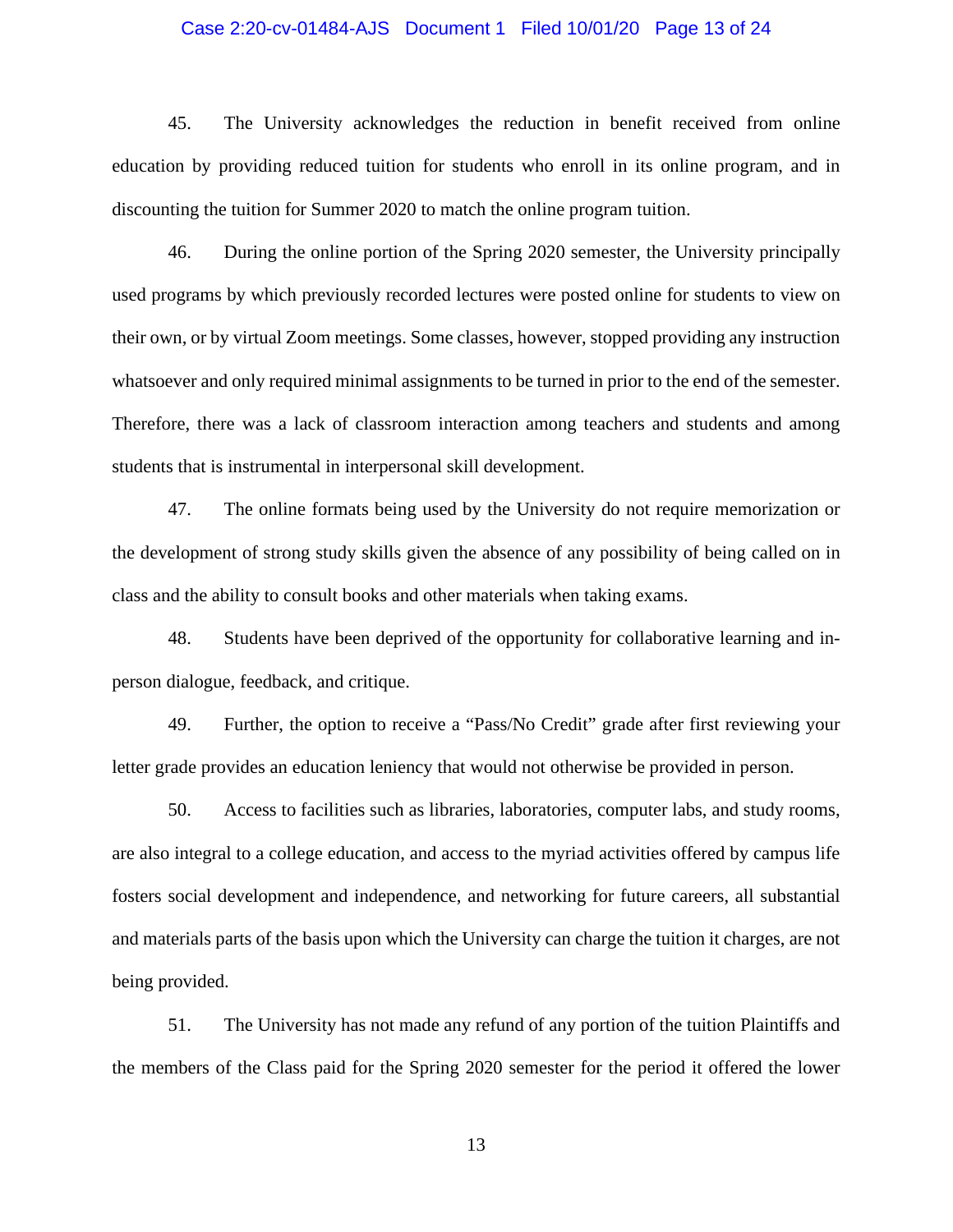#### Case 2:20-cv-01484-AJS Document 1 Filed 10/01/20 Page 14 of 24

priced online distance learning even though it reduced tuition for students enrolled in Summer 2020, and even though the University's tuition for its online program is significantly less.

52. Nor has the University refunded an appropriate portion of the Mandatory Fees it collected from Plaintiffs and the members of the Class for the Spring 2020 semester even though it closed or ceased operating the services and facilities for which the Mandatory Fees were intended to pay.

53. The University has provided Plaintiffs and members of the Class with the reduced benefits similar to that of the online program, all while retaining the higher priced tuition paid for in-person on campus education and experiences.

54. There are also members of the Class who were unable to leave the campus prior to March 27, 2020. These members of the Class should be entitled to a pro-rata refund of housing charges for the remaining days of the Spring 2020 semester after these students left campus.

55. In acknowledging that a tuition and fee decrease or refund is the proper remedy when reducing the benefit paid for and providing education to an online-only format, Northwestern, Georgetown, Princeton, American, and Johns Hopkins Universities have all provided refunds of 10% of students' tuition for the Fall 2020 semester after going fully virtual; and Williams College [15](#page-13-0)%.<sup>15</sup> Indeed, there appears to be a growing apprehension among college students that their institutions are continuing in-person classes for the Fall 2020 semester, despite possibly putting folks' health at risk in order to avoid providing such refunds. As University of Alabama graduate student, Drew Brown, put it "I think that they're going to push staying on

<span id="page-13-0"></span><sup>15</sup> [https://www.marketwatch.com/story/more-colleges-are-reversing-course-and-going-remote](https://www.marketwatch.com/story/more-colleges-are-reversing-course-and-going-remote-after-covid-19-outbreaks-and-some-are-now-reducing-tuition-11599076746)[after-covid-19-outbreaks-and-some-are-now-reducing-tuition-11599076746](https://www.marketwatch.com/story/more-colleges-are-reversing-course-and-going-remote-after-covid-19-outbreaks-and-some-are-now-reducing-tuition-11599076746)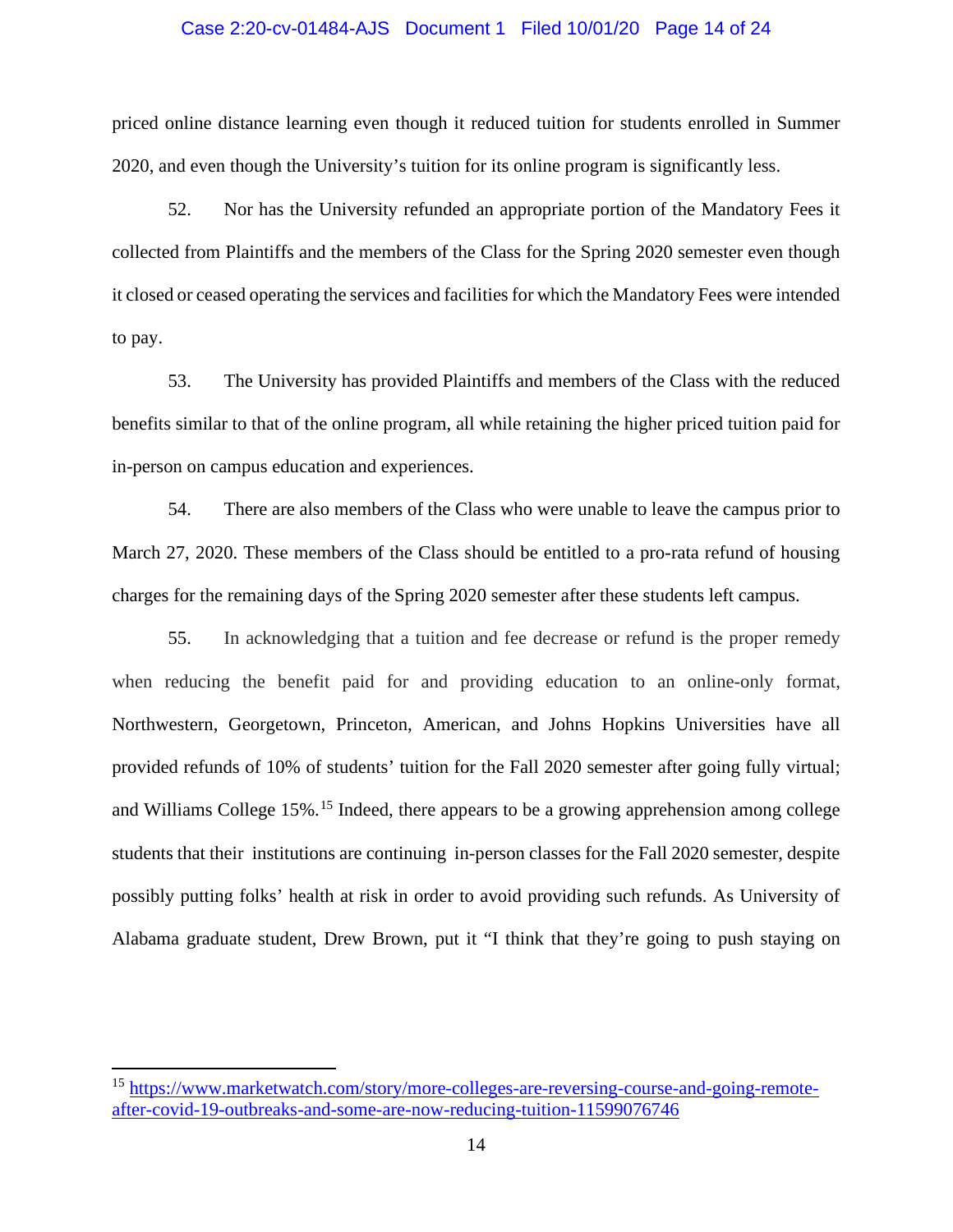### Case 2:20-cv-01484-AJS Document 1 Filed 10/01/20 Page 15 of 24

campus for as long as possible just so that there's not a big issue with refunds  $\dots$ ."<sup>[16](#page-14-0)</sup>

56. Plaintiffs and the Class members are therefore entitled to a prorated refund of the tuition and Mandatory Fees they paid for the Spring 2020 semester for the remaining days of that semester after classes moved from in-person to online and facilities were closed, and any students who were unable to leave the campus prior to March 27, 2020 should be entitled to a pro-rata refund of housing fees they paid for the Spring 2020 semester for the remaining days of that semester after they left campus.

## **CLASS ACTION ALLEGATIONS**

57. Plaintiffs bring this case individually and, pursuant to Rule 23 of the Federal Rules of Civil Procedure, on behalf of the class defined as: All persons who paid tuition, housing, and/or the Mandatory Fees for a student to attend in-person class(es) during the Spring 2020 semester at the University but had their class(es) moved to online learning (the "Class").

58. This action has been brought and may properly be maintained on behalf of the Class proposed herein under the criteria of Rule 23 of the Federal Rules of Civil Procedure.

59. The requirements of Rule 23(a)(1) are satisfied. The Class is so numerous that joinder of all members is impracticable. Although the precise number of Class members is unknown to Plaintiffs, the University has reported that 3,929 students have enrolled for the 2019-  $2020$  school year.<sup>17</sup> The names and addresses of all such students is known to the University and can be identified through the University's records. Class members may be notified of the pendency

<span id="page-14-0"></span><sup>&</sup>lt;sup>16</sup>https://www.cnbc.com/2020/09/08/-its-a-bummer-college-students-share-what-campus-is-like[right-now.html](https://www.cnbc.com/2020/09/08/-its-a-bummer-college-students-share-what-campus-is-like-right-now.html)

<span id="page-14-1"></span><sup>17</sup> [https://www.pointpark.edu/about/admindepts/institutionalresearch/5-Yr-Variance-FA15-](https://www.pointpark.edu/about/admindepts/institutionalresearch/5-Yr-Variance-FA15-FA19.pdf) [FA19.pdf](https://www.pointpark.edu/about/admindepts/institutionalresearch/5-Yr-Variance-FA15-FA19.pdf)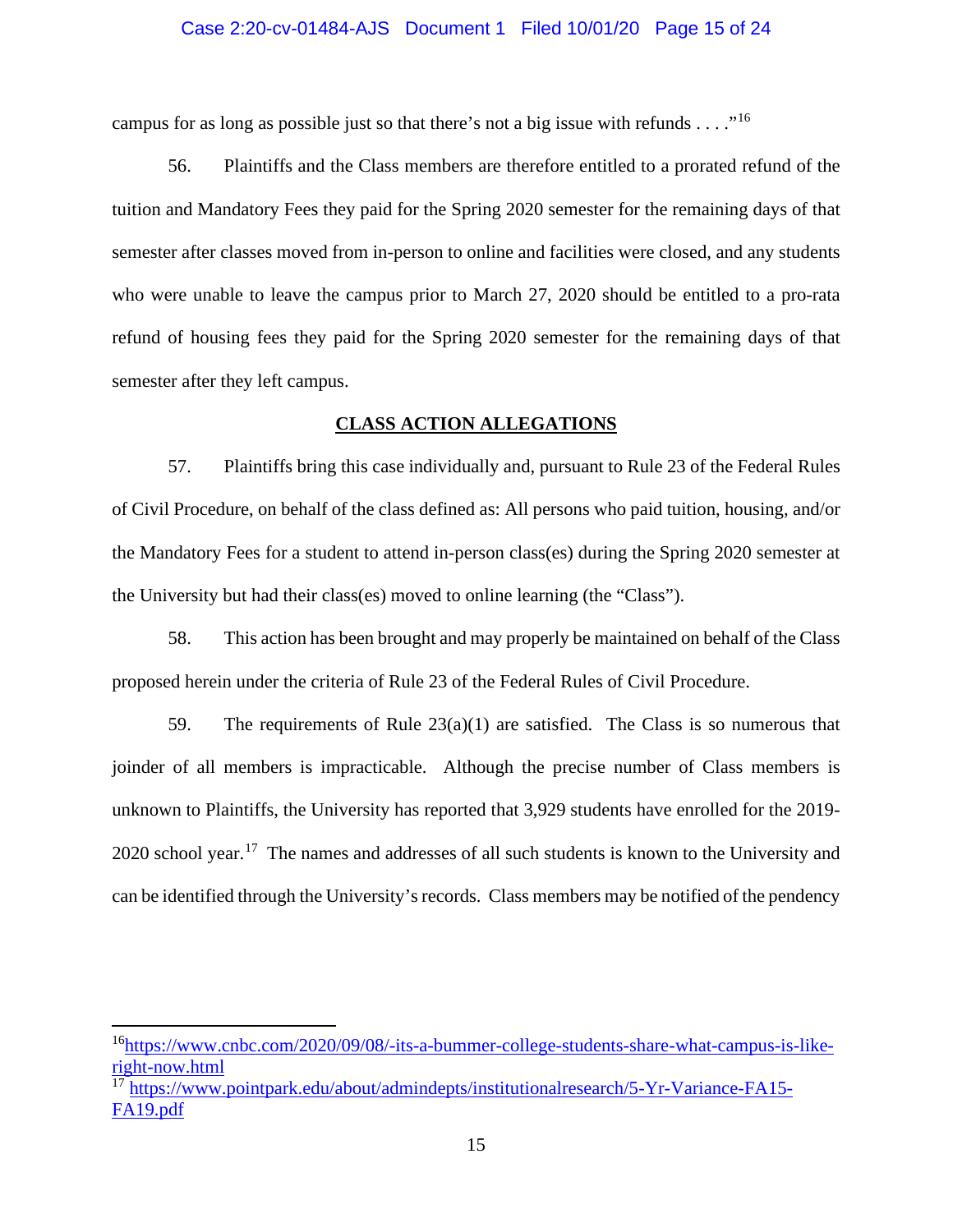### Case 2:20-cv-01484-AJS Document 1 Filed 10/01/20 Page 16 of 24

of this action by recognized, Court-approved notice dissemination methods, which may include U.S. Mail, electronic mail, Internet postings, and/or published notice.

60. The requirements of Rule  $23(a)(2)$  are satisfied. There are questions of law and fact common to the members of the Class including, without limitation:

a. Whether the University accepted money from Plaintiffs and the Class members in exchange for the promise to provide an in-person and on-campus live education, as well as certain facilities and services throughout the Spring 2020 semester;

b. Whether Defendant breached its contracts with Plaintiffs and the members of the Class by failing to provide them with an in-person and on-campus live education after March 12, 2020;

c. Whether Defendant breached its contracts with Plaintiffs and the Class by failing to provide the services and facilities to which the Mandatory Fee pertained after mid-March 2020;

d. Whether Defendant breached its contracts with Plaintiffs and members of the Class by requiring them to leave the University housing they had paid for by March 27, 2020 or forfeit any refund;

e. Whether Defendant is unjustly enriched by retaining a portion of the tuition and Mandatory Fees during the period of time the University has been closed, and Plaintiffs and the members of the Class have been denied an in-person and on-campus live education and access and the services and facilities for which the Mandatory Fees were paid;

f. Whether Defendant intentionally interfered with the rights of the Plaintiffs and the Class when it moved all in-person classes to a remote online format, cancelled all on-campus events, strongly encouraged students to stay away from campus, and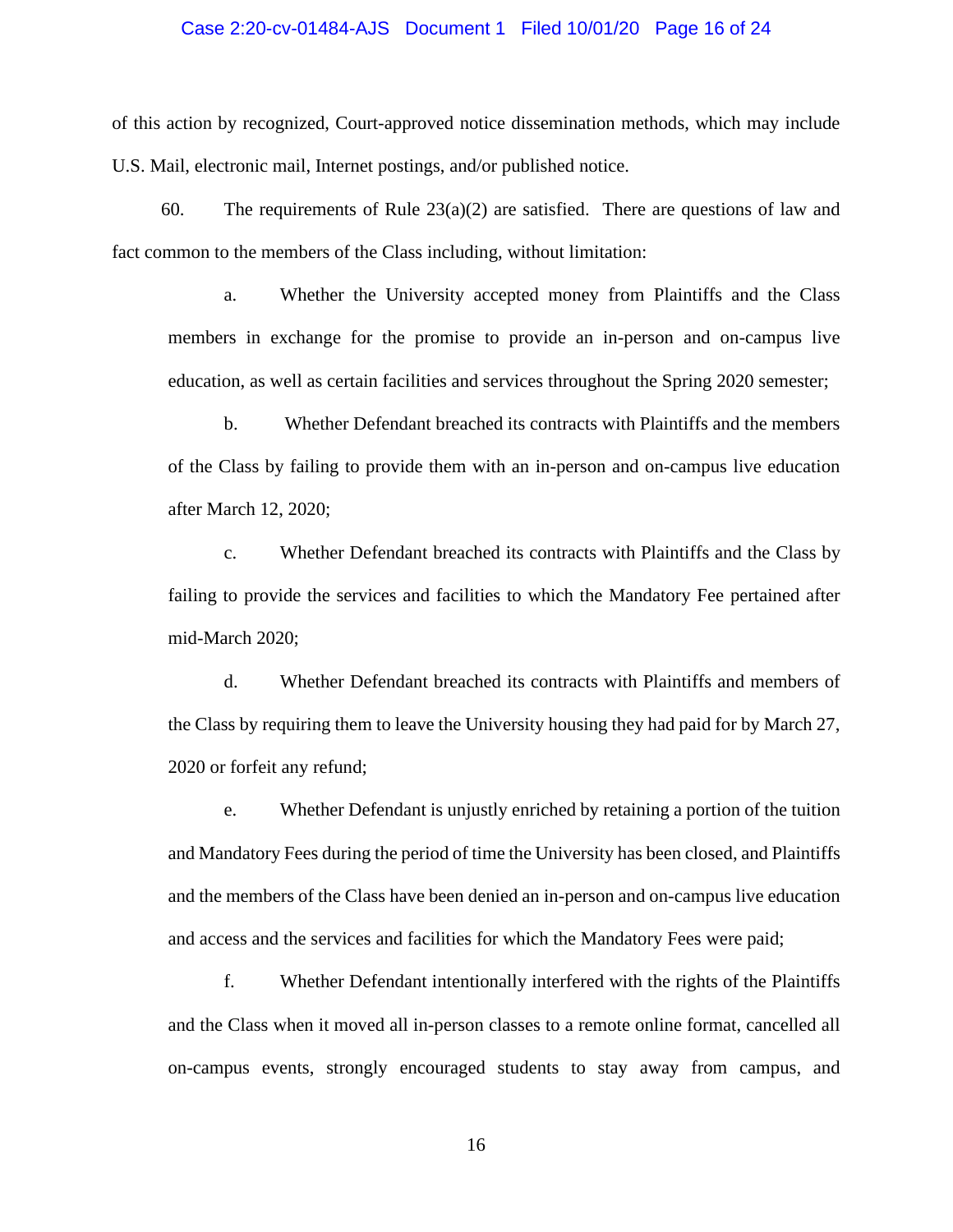### Case 2:20-cv-01484-AJS Document 1 Filed 10/01/20 Page 17 of 24

discontinued services for which the Mandatory Fees were intended to pay, all while retaining the tuition and Mandatory Fees paid by Plaintiffs and the Class; and

g. The amount of damages and other relief to be awarded to Plaintiffs and the Class members.

61. The requirements of Rule  $23(a)(3)$  are satisfied. Plaintiffs' claims are typical of the claims of the members of the Class because Plaintiffs and the other Class members each contracted with Defendant for it to provide an in-person and on-campus live education for the tuition they paid and the services and facilities for the Mandatory Fees that they paid, that the University stopped providing in mid-March.

62. The requirements of Rule  $23(a)(4)$  are satisfied. Plaintiffs are an adequate class representative because their interests do not conflict with the interests of the other Class members who they seek to represent, Plaintiffs have retained competent counsel who are experienced in complex class action litigation, and Plaintiffs intend to prosecute this action vigorously. Class members' interests will be fairly and adequately protected by Plaintiffs and their counsel.

63. Class certification of Plaintiffs' claims is also appropriate pursuant to Rule 23(b)(3) because the above questions of law and fact that are common to the Class predominate over questions affecting only individual members of the Class, and because a class action is superior to other available methods for the fair and efficient adjudication of this litigation. The damages or financial detriment suffered by individual Class members are relatively small compared to the burden and expense of individual litigation of their claims against the University. It would, thus, be virtually impossible for the Class, on an individual basis, to obtain effective redress for the wrongs committed against them. Furthermore, individualized litigation would create the danger of inconsistent or contradictory judgments arising from the same set of facts. Individualized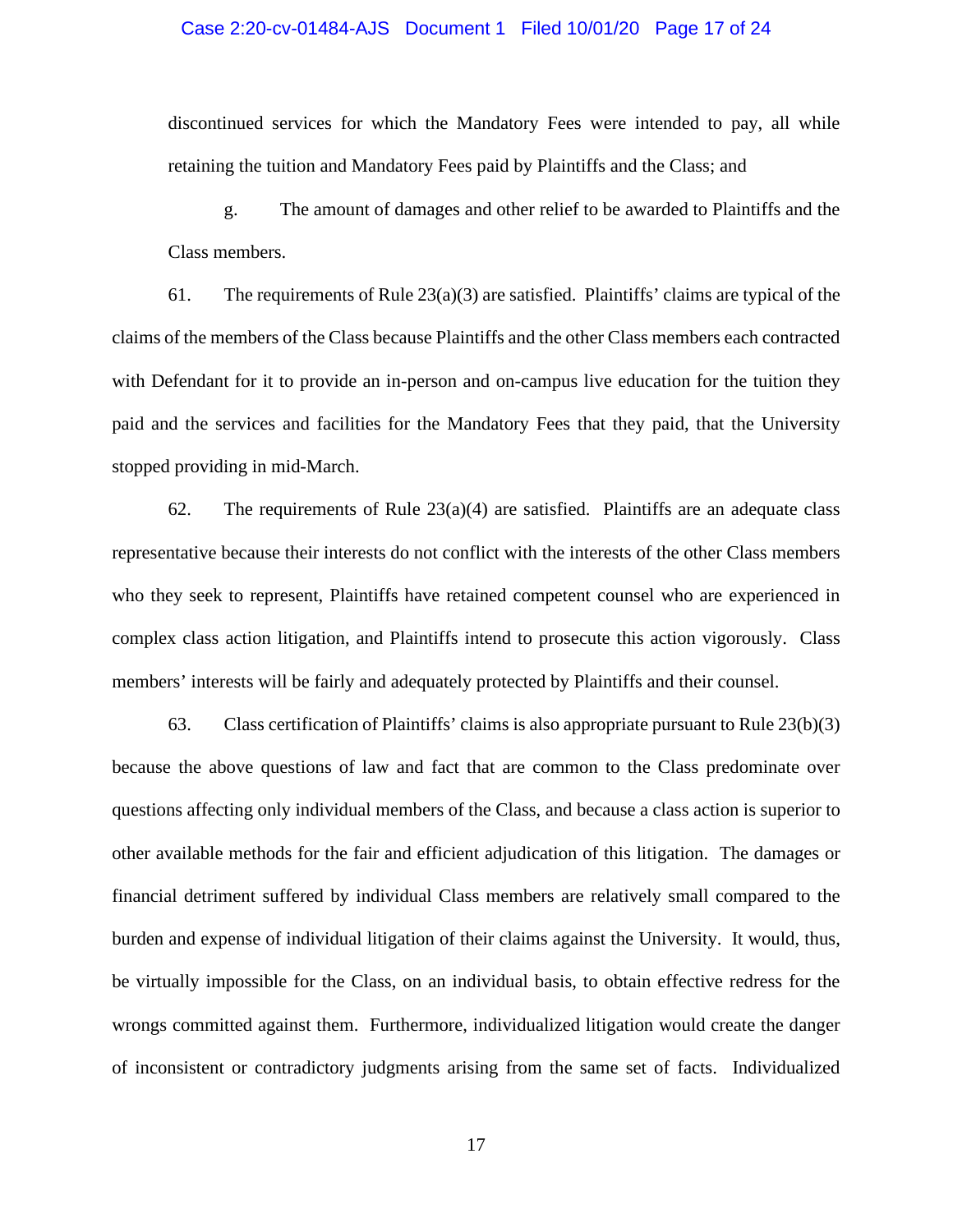#### Case 2:20-cv-01484-AJS Document 1 Filed 10/01/20 Page 18 of 24

litigation would also increase the delay and expense to all parties and the court system from the issues raised by this action. By contrast, the class action device provides the benefits of adjudication of these issues in a single proceeding, economies of scale, and comprehensive supervision by a single court, and presents no unusual management difficulties under the circumstances.

### **FIRST CLAIM FOR RELIEF**

## **BREACH OF CONTRACT (On Behalf of Plaintiffs and the Class)**

64. Plaintiffs repeat and re-allege the factual allegations above, as if fully alleged herein.

65. Plaintiffs bring this claim individually and on behalf of the members of the Class.

66. The University offered Plaintiffs and the Class the choice between traditional, inperson courses and Online learning. The University charged a premium to attend traditional, inperson courses.

67. The University offered Plaintiffs and the Class the opportunity to live on-campus, providing housing and food for a fee.

68. The University offered various commodities to Plaintiffs and the Class in exchange for the Mandatory Fees.

69. For the Spring 2020 semester, Plaintiffs and the members of the Class accepted the University's offer and paid the University tuition for traditional, in-person courses; for housing (if living on campus); and the Mandatory Fees for services and facilities.

70. Plaintiffs and the Class paid the University such amounts to receive the agreedupon education, housing, and facilities and services for the *entire* Spring 2020 semester, not merely a portion of it.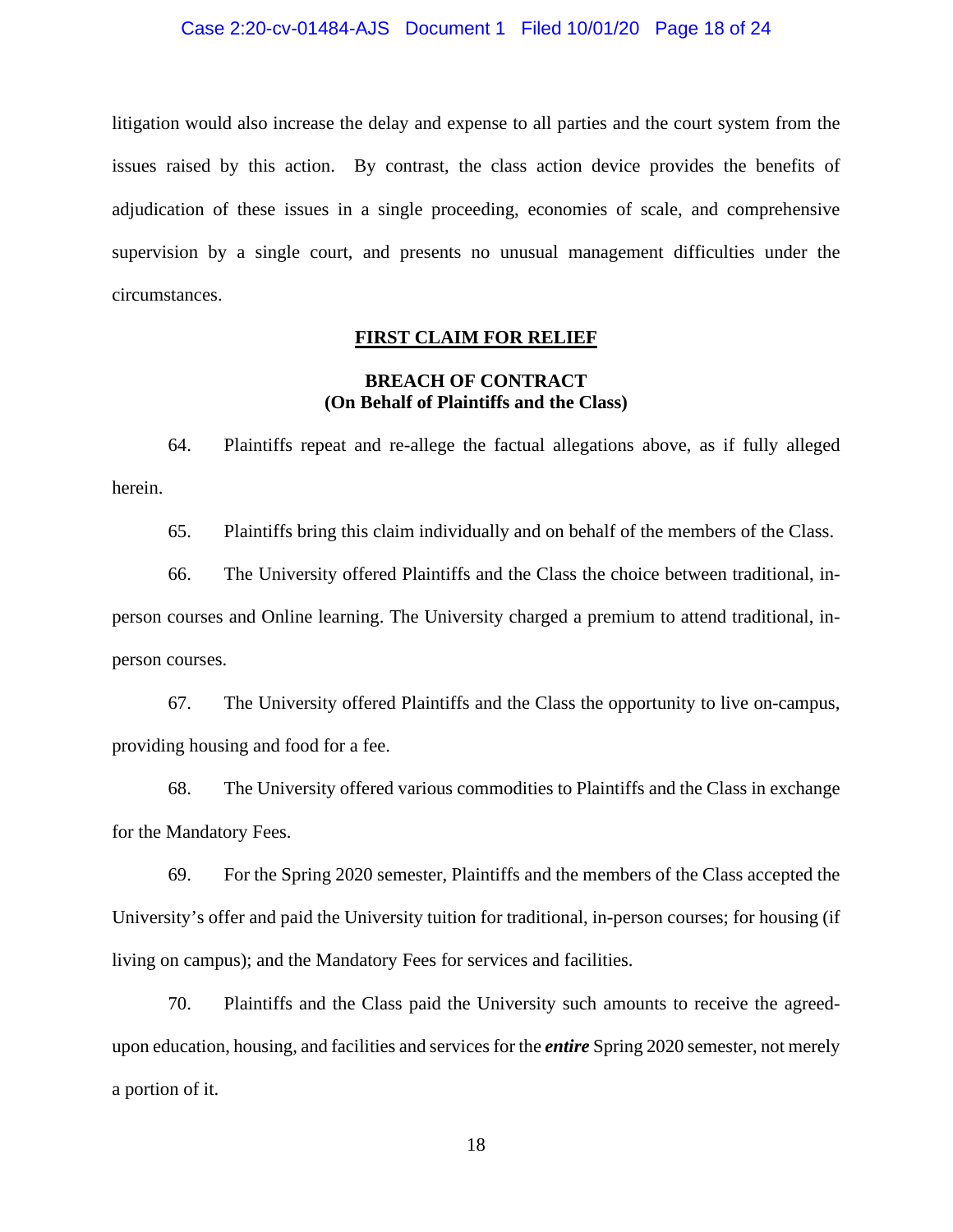### Case 2:20-cv-01484-AJS Document 1 Filed 10/01/20 Page 19 of 24

71. By accepting such payments from Plaintiffs and the Class, the University was obligated to provide the agreed-upon education, housing, and facilities and services for the *entire* Spring 2020 semester, not merely a portion of it.

72. Defendant is in possession of materials, circulars, advertisements and other communications between Plaintiffs and members of the Class on one hand, and the University on the other, evincing the terms of the contract.

73. The University has breached its contract with Plaintiffs and the Class by failing to provide the promised in-person and on-campus live education, failing to provide on campus housing, as well as the services and facilities to which the Mandatory Fees pertained, yet has retained monies paid by Plaintiffs and the Class for a live in-person education and access to these services and facilities. Plaintiffs and the members of the Class have therefore been denied the benefit of their bargain.

74. Plaintiffs and the members of the Class have suffered damage as a direct and proximate result of the University's breach in the amount of the prorated portion of the tuition and Mandatory Fees they each paid equal to the reduction in contracted for education and services during the portion of time in the Spring 2020 semester when in-person classes were discontinued and facilities were closed by the University, as well as a pro-rata portion of housing costs for those Class members who moved out after March 27, 2020.

75. The University should return such portions of the tuition and Mandatory Fees to Plaintiffs and each Class Member.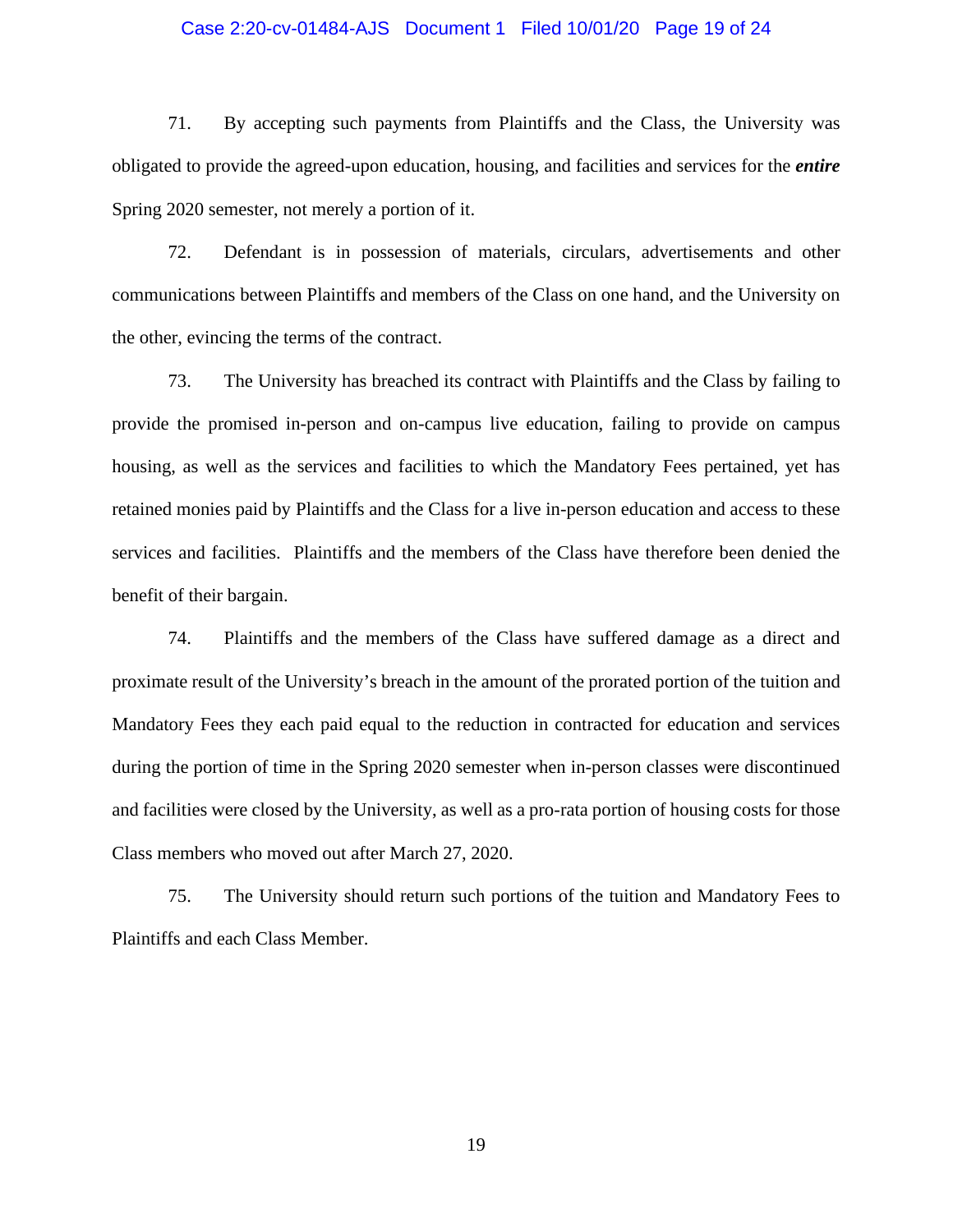#### **SECOND CLAIM FOR RELIEF**

# **UNJUST ENRICHMENT (On Behalf of Plaintiffs and the Class)**

76. Plaintiffs repeat and re-allege the factual allegations above, as if fully alleged herein.

77. Plaintiffs bring this claim individually and on behalf of the members of the Class in the alternative to the First Claim for Relief, to the extent it is determined that Plaintiffs and the Class do not have an enforceable contract with the University regarding the relief requested.

78. Plaintiffs and members of the Class conferred a benefit on the University in the form of tuition, housing (if living on campus) and the Mandatory Fees paid for the Spring 2020 semester. The payment of this tuition and Mandatory Fees were to be in exchange for an in-person, on-campus educational experience to be provided to Plaintiffs and the members of the Class.

79. Similarly, the payment of University housing fees for the Spring 2020 semester conferred a benefit on the University that was intended to provide housing for such students throughout the entire Spring 2020 semester.

80. The University has retained the full benefit of the tuition and Mandatory Fees payments by Plaintiffs and the members of the Class, yet has failed to provide the quality of education and services and facilities for which tuition and the Mandatory Fees were paid, including those for an in-person and on-campus live education, and access to the University's services and facilities. In addition, the University has retained the full benefit of the housing fees paid by those Class members who were unable to move out prior to March 27, 2020.

81. Instead, the University provided only the benefits and education similar to those provided to its online students, who pay a significantly lower rate for such benefits and education.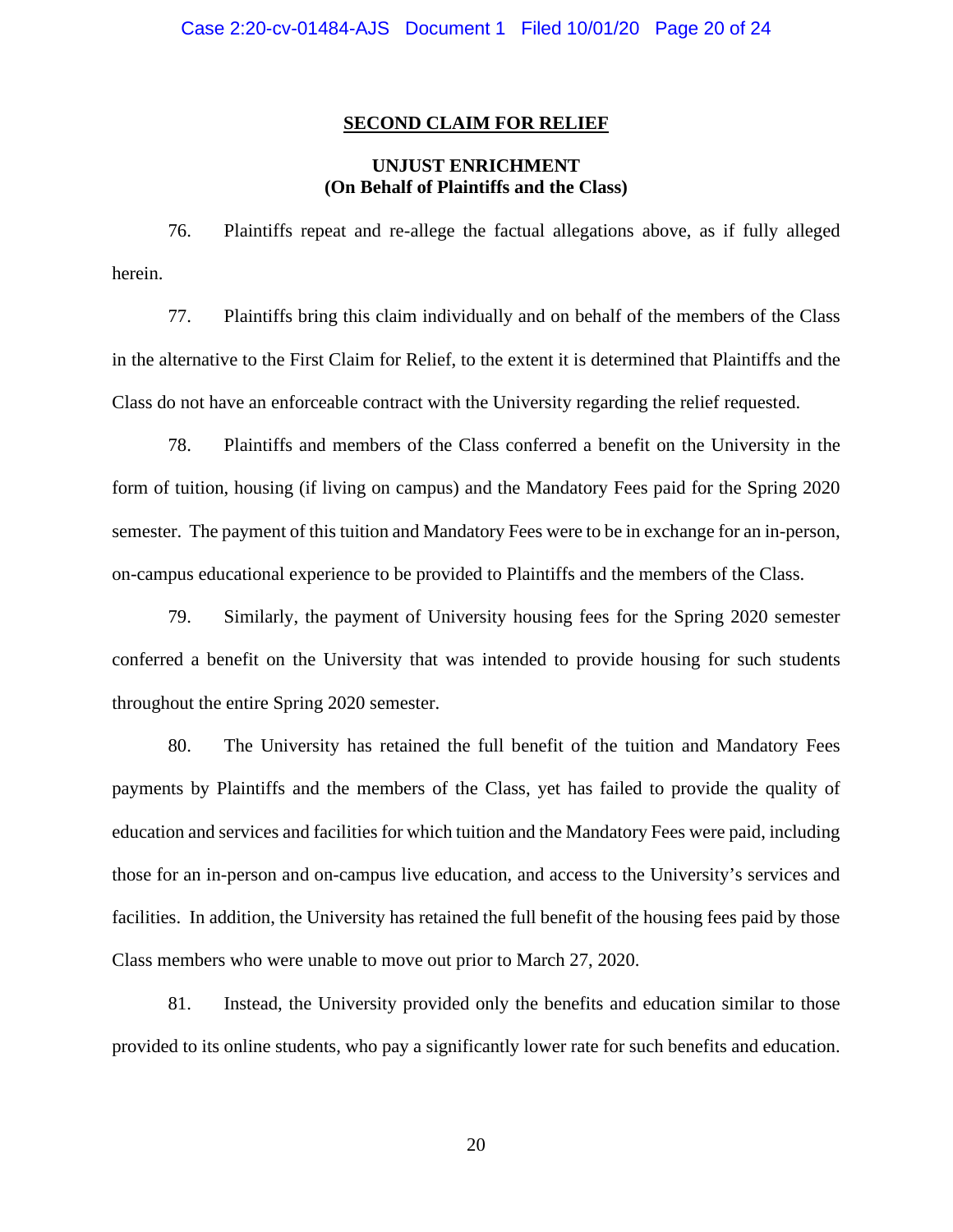### Case 2:20-cv-01484-AJS Document 1 Filed 10/01/20 Page 21 of 24

82. The University's retention of all of the tuition and Mandatory Fees paid by Plaintiffs and members of the Class during the period of time the University has been closed, and Plaintiffs and the members of the Class have been denied an in-person and on-campus live education and access and the services and facilities for which the Mandatory Fees were paid, is unjust and inequitable under the circumstances. Similarly, the University's retention of the portion of the value of housing fees following move outs by Class members after March 27, 2020 is also unjust and inequitable.

83. The costs incurred for having an online only program is significantly lower than the overhead needed to provide classes and services on campus. This is evinced by the significantly lower tuition and Mandatory Fees paid by students enrolled in the University's online program.

84. The University already had the capabilities to provide online education through its use of its online program, and therefore, should not have incurred any additional costs in the transition.

85. Allowing the University to retain the tuition, housing, and Mandatory Fees paid for in-person, on-campus education, housing and experiences, after reducing the benefit provided and the costs incurred by the University, unjustly enriches the Defendant.

86. Accordingly, the University has been unjustly enriched and should return the prorated portion of the tuition and Mandatory Fees that Plaintiffs and Class members each paid equal to the reduction in benefit for education and services during the Spring 2020 semester when in-person classes were discontinued and facilities were closed by the University, as well as a prorata portion of the housing fees for those who were unable to move out prior to March 27.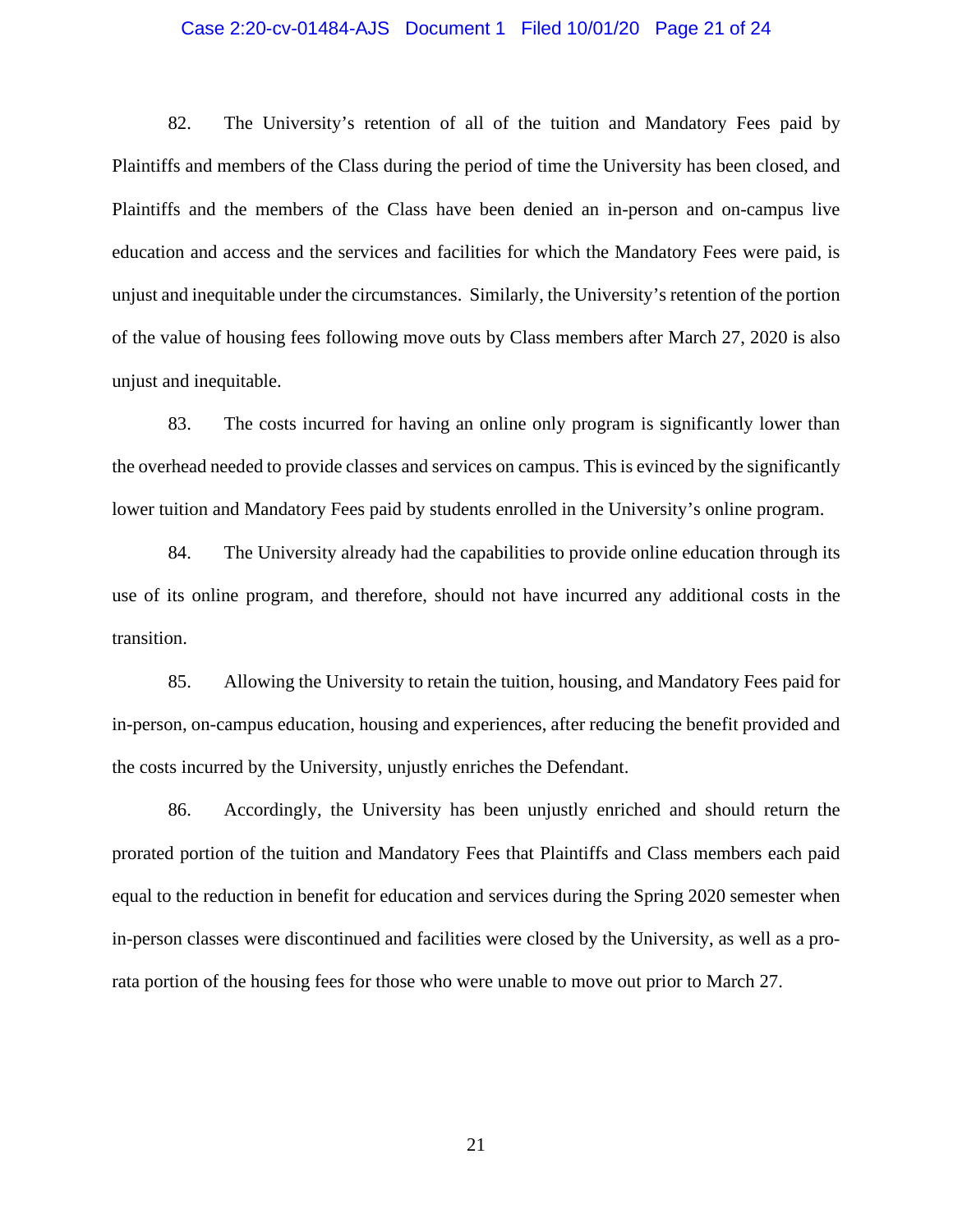#### **THIRD CLAIM FOR RELIEF**

# **CONVERSION (On Behalf of Plaintiffs and the Class)**

87. Plaintiffs repeat and re-allege the factual allegations above, as if fully alleged herein.

88. In the alternative to the First Claim For Relief, Plaintiffs brings this claim individually and on behalf of the members of the Class.

89. Plaintiffs and members of the Class provided the University with property in the form of funds (tuition, housing, and Mandatory Fees), to be in exchange for in-person, on-campus services, facilities, and face to face instruction.

90. The University exercises control over Plaintiffs' and Class members' property.

91. Plaintiffs' and Class members' funds are earmarked by the University in the ordinary course of business for purposes of providing account statements, and/or potential refunds, to Plaintiffs and Class members. For example, under The Higher Education Act, the University must be able to identify and account for tuition paid by students in order to provide refunds to those who withdraw during a period of enrollment.

92. The University intentionally interfered with Plaintiffs' and the Class members' property when it unilaterally moved all in-person classes to a remote online format, cancelled all on-campus events, strongly encouraged students to stay away from campus, and discontinued services for which the Mandatory Fees were intended to pay, all while retaining the tuition, housing, and Mandatory Fees paid by Plaintiffs and the Class.

93. The University's retention of the tuition, housing, and Mandatory Fee paid by Plaintiffs and the Class without providing the services for which they paid, deprived Plaintiffs and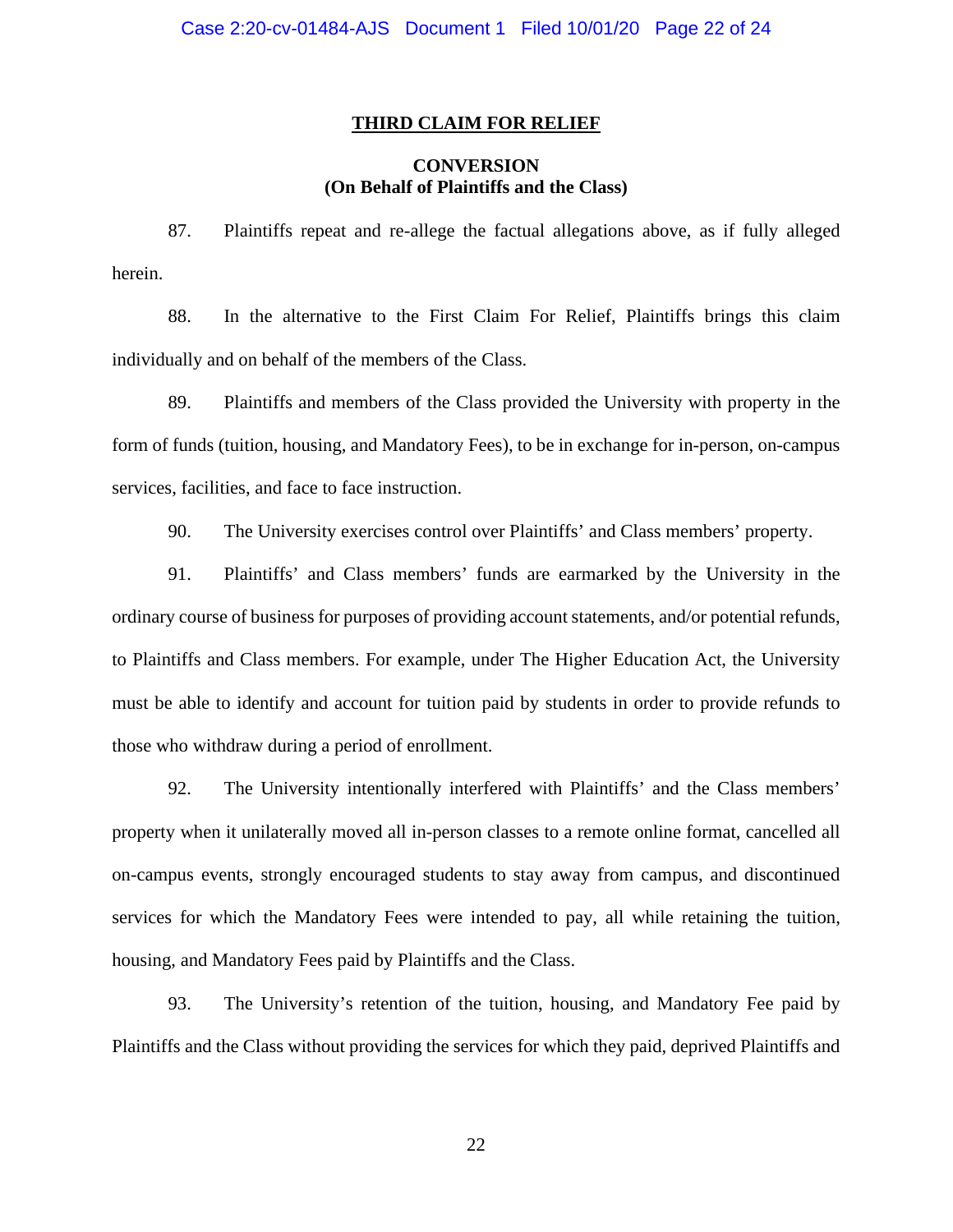#### Case 2:20-cv-01484-AJS Document 1 Filed 10/01/20 Page 23 of 24

Class of the benefits for which the tuition, housing, and Mandatory Fee were paid, and of their funds paid for those benefits.

94. Plaintiffs and the Class members are entitled to the return of the prorated amounts of tuition, housing, and Mandatory Fees each paid equal to the reduction in benefit for education and services during the Spring 2020 semester when in-person and on-campus live education, housing, and access to the University's services and facilities were unavailable.

### **PRAYER FOR RELIEF**

WHEREFORE, Plaintiffs respectfully request that judgment be entered in favor of Plaintiffs and the Class against Defendant as follows:

(a) For an order certifying the Class under Rule 23 of the Federal Rules of Civil Procedure and naming Plaintiffs as representative of the Class and Plaintiffs' attorneys as Class Counsel to represent the Class;

- (b) For an order finding in favor of Plaintiffs and the Class on all counts asserted herein;
- (c) For compensatory damages in an amount to be determined by the trier of fact;
- (d) For an order of restitution and all other forms of equitable monetary relief;
- (e) Awarding Plaintiffs' reasonable attorneys' fees, costs, and expenses;
- (f) Awarding pre- and post-judgment interest on any amounts awarded; and,
- (g) Awarding such other and further relief as may be just and proper.

#### **DEMAND FOR TRIAL BY JURY**

Pursuant to the Federal Rule of Civil Procedure 38(b), Plaintiffs demand a trial by jury of any and all issues in this action so triable of right.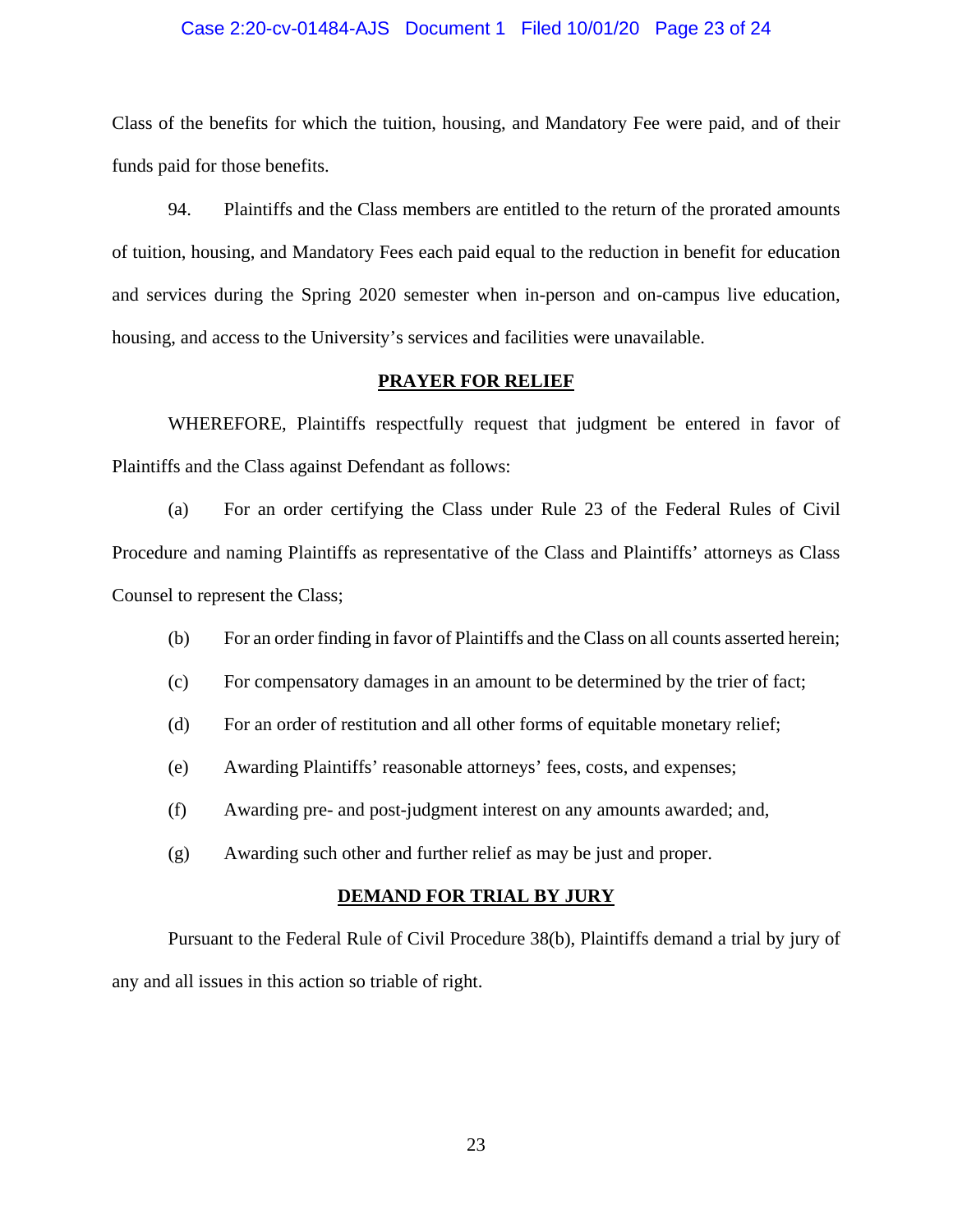Dated: October 1, 2020 Respectfully submitted,

*s/ Gary F. Lynch*

Gary F. Lynch Edward W. Ciolko\* Nicholas A. Colella\* **CARLSON LYNCH LLP** 1133 Penn Avenue 5th Floor Pittsburgh, PA 15222 P (412) 322-9243 F. (412) 231-0246 E. glynch@carlsonlynch.com [eciolko@carlsonlynch.com](mailto:eciolko@carlsonlynch.com) ncolella@carlsonlynch.com

*Counsel for Plaintiffs and Proposed Class*

\**Pro Hac Vice* applications forthcoming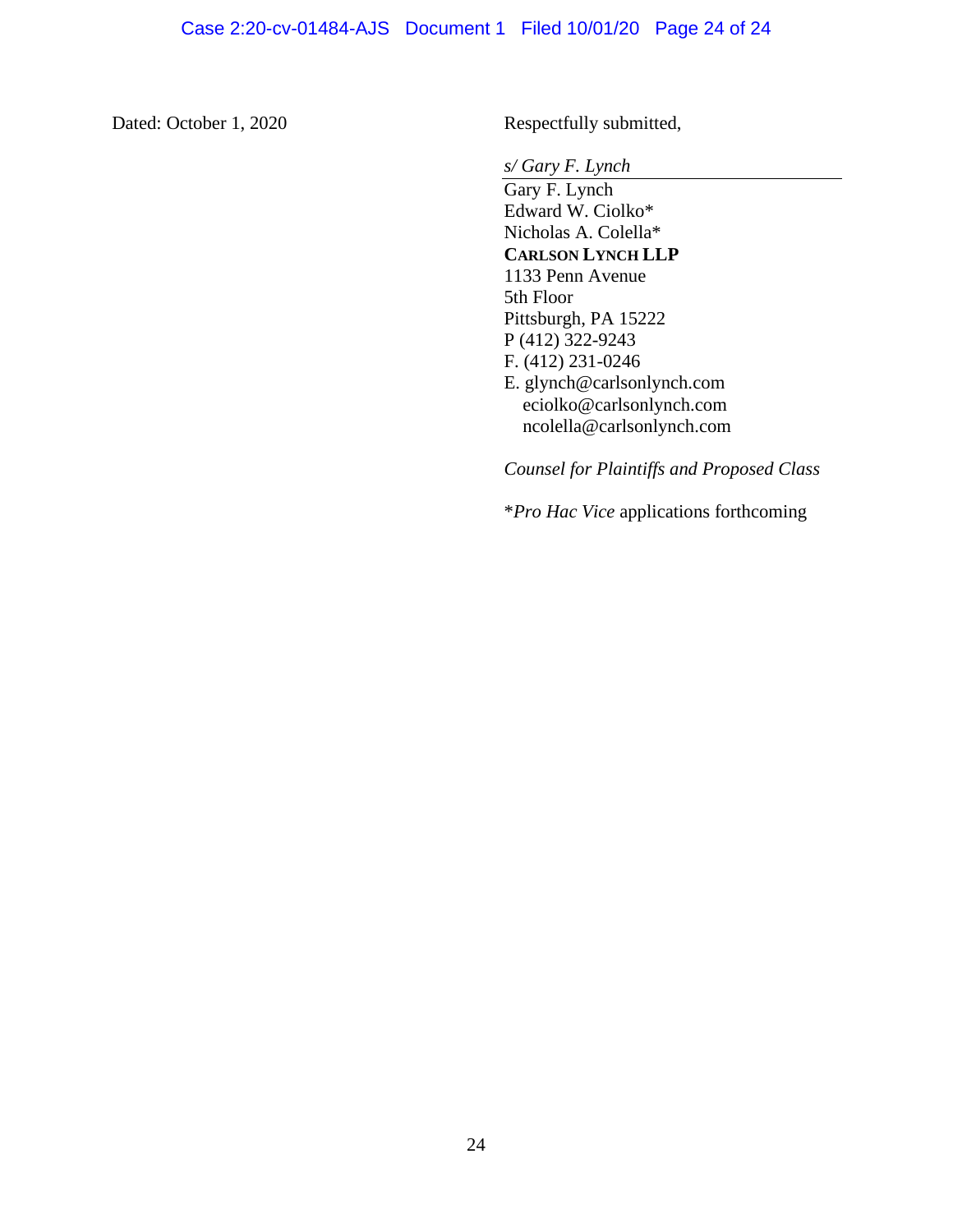JS 44 (Rev. 06/17) **CIVIL COVER SHEET** Case 2:20-cv-01484-AJS Document 1-1 Filed 10/01/20 Page 1 of 2The JS 44 civil cover sheet and the information contained herein neither replace nor supplement the filing and service of pleadings or other papers as required by law, except as provided by local rules of court. This form, purpose of initiating the civil docket sheet. *(SEE INSTRUCTIONS ON NEXT PAGE OF THIS FORM.)* **I. (a) PLAINTIFFS** DEFENDANTS **(b)** County of Residence of First Listed Plaintiff Allegheny County of Residence of First Listed Defendant *(EXCEPT IN U.S. PLAINTIFF CASES) (IN U.S. PLAINTIFF CASES ONLY)* NOTE: IN LAND CONDEMNATION CASES, USE THE LOCATION OF THE TRACT OF LAND INVOLVED. **(c)** Attorneys *(Firm Name, Address, and Telephone Number)* Attorneys *(If Known)* **III. CITIZENSHIP OF PRINCIPAL PARTIES** (Place an "X" in One Box for Plaintiff<sup></sup><br>*(For Diversity Cases Only)* and One Box for Defendant) *(For Diversity Cases One Box for Defendant)* **PTF DEF 1** U.S. Government **D** 3 Federal Question Plaintiff *(U.S. Government Not a Party*) Citizen of This State  $\mathcal{K}$  1  $\Box$  1 Incorporated *or* Principal Place  $\Box$  4  $\mathcal{K}$  4 of Business In This State **□** 2 U.S. Government **2** 4 Diversity (Indicate Citizen ship of Parties in Item III) Citizen of Another State **u** 5 <u>u</u> 5 uncorporated and Principal Place **u** 5 u 5 U.S. Government (Indicate Citizenship of Parties in Item *(Indicate Citizenship of Parties in Item III)* Citizen or Subject of a  $\Box$  3  $\Box$  3 Foreign Nation  $\Box$  6  $\Box$  6  $\Box$  6 Foreign Country **IV. NATURE OF SUIT** *(Place an "X" in One Box Only)* Click here for: <u>Nature of Suit Code Descriptions.</u><br> **IFOREEITURE/PENALTY | BANKRUPTCY | OTHER STATUTES FORFEITURE/PENALTY** □ 110 Insurance **PERSONAL INJURY** PERSONAL INJURY □ 625 Drug Related Seizure □ 422 Appeal 28 USC 158 □ 375 False Claims Act  $\Box$  120 Marine  $\Box$  310 Airplane  $\Box$  310 Airplane  $\Box$  365 Personal Injury - of Property 21 USC 881  $\Box$  423 Withdrawal  $\Box$  376 Qui Tam (31 USC  $\Box$  130 Miller Act  $\Box$  315 Airplane Product Product Liability  $\Box$  690 O  $\Box$  315 Airplane Product Use Product Liability  $\Box$  367 Health Care/ □ 140 Negotiable Instrument Liability □ 367 Health Care/ <br>□ 150 Recovery of Overpayment □ 320 Assault, Libel & Pharmaceutical PROPERTY RIGHTS □ 410 Antitrust <table>\n<tbody>\n<tr>\n<td>□ 150 Recovery of Overpayment</td>\n<td>□ 320 Assault, Libel &amp; <i>Pharmacettical</i></td>\n<td>□ 820 Covarichts</td>\n<td>□ 410 Antitrust</td>\n</tr>\n<tr>\n<td>&amp; Enforcement of Judement</td>\n<td>Slander</td>\n<td>□ 430 Banks and Banking</td>\n</tr>\n</tbody>\n</table> & Enforcement of Judgment Slander Slander Personal Injury  $\Box$  820 Copyrights  $\Box$  820 Copyrights  $\Box$  430 Banks and  $\Box$  830 Pederal Employers' Product Liability  $\Box$  830 Patent  $\Box$  450 Commerce □ 330 Patent Employers' Product Liability D 368 Asbestos Personal D 830 Patent - Abbreviated D 450 Commerce U 368 Asbestos Personal D 835 Patent - Abbreviated D 460 Deportation u 152 Recovery of Defaulted Liability u 368 Asbestos Personal u 835 Patent - Abbreviated u 460 Deportation  $\Box$  470 Racketeer Influenced and (Excludes Veterans) 345 Marine Product Liability Liability Liability **LABOR** 340 Trademark Corrupt Organizations<br>
Recovery of Overpayment Liability **PERSONAL PROPERTY** LABOR SOCIAL SECURITY 1 480 Consumer Credit **□ 153 Recovery of Overpayment** Liability **PERSONAL PROPERTY LABOR SOCIAL SECURITY D** 480 Consumer Credity of Veteran's Benefits **D** 350 Motor Vehicle **D** 370 Other Fraud **D** 710 Fair Labor Standards **D** 861 HIA (1395 of Veteran's Benefits  $\Box$  350 Motor Vehicle  $\Box$  370 Other Fraud  $\Box$  710 Fair Labor Standards  $\Box$  861 HIA (1395ff) □ 160 Stockholders' Suits □ 355 Motor Vehicle □ 371 Truth in Lending Act □ 862 Black Lung (923) □ 850 Securities/Commodities/ u 190 Other Contract Product Liability u 380 Other Personal u 720 Labor/Management u 863 DIWC/DIWW (405(g)) Exchange □ 195 Contract Product Liability | □ 360 Other Personal Property Damage Relations I 864 SSID Title XVI □ 890 Other Statutory Actions □ 196 Franchise Injury I 385 Property Damage U 740 Railway Labor Act U 865 RSI (405(g) U 891 Agricultural Acts<br>□ 362 Personal Injury Product Liability U 751 Family and Medical U 865 RSI (405(g) U 893 Environmental Ma RAFAEL FIGUEROA, KAHLIL CABBLE, TY'ANTHONY SCOTT, and RYAN PETTY on behalf of themselves and all others similarly situated, Allegheny Carlson Lynch, LLP 1133 Penn Avenue, 5th Floor Pittsburgh, PA 15222 Phone: 412-322-9243 POINT PARK UNIVERSITY

**V. ORIGIN** *(Place an "X" in One Box Only)*

 $\square$  230 Rent Lease & Ejectment

| $\mathbf{v}$ . ONIGHT that and $\mathbf{v}$ in the box Only      |                                             |                                                                    |          |                                  |                                                                         |                                                                                                                |                                                       |                                                       |
|------------------------------------------------------------------|---------------------------------------------|--------------------------------------------------------------------|----------|----------------------------------|-------------------------------------------------------------------------|----------------------------------------------------------------------------------------------------------------|-------------------------------------------------------|-------------------------------------------------------|
| $\mathbf{X}$ <sup>1</sup><br>Original<br>Proceeding              | $\Box$ 2 Removed from<br><b>State Court</b> |                                                                    | $\Box$ 3 | Remanded from<br>Appellate Court | $\Box$ 4 Reinstated or<br>Reopened                                      | $\Box$ 5<br>Transferred from<br><b>Another District</b><br>(specify)                                           | Multidistrict<br>$\Box$ 6<br>Litigation -<br>Transfer | $\Box$ 8 Multidistrict<br>Litigation -<br>Direct File |
| VI. CAUSE OF ACTION                                              |                                             |                                                                    |          | 28 U.S.C. § 1332(d)(2)(A)        |                                                                         | Cite the U.S. Civil Statute under which you are filing (Do not cite jurisdictional statutes unless diversity): |                                                       |                                                       |
|                                                                  |                                             | Brief description of cause:                                        |          |                                  | Defendant has failed to provide contracted for live in person education |                                                                                                                |                                                       |                                                       |
| <b>VII. REQUESTED IN</b><br>R<br>CHECK IF THIS IS A CLASS ACTION |                                             |                                                                    |          | <b>DEMANDS</b>                   | CHECK YES only if demanded in complaint:                                |                                                                                                                |                                                       |                                                       |
| <b>COMPLAINT:</b>                                                |                                             | UNDER RULE 23, F.R.Cv.P.<br>$\boxtimes$ Yes<br><b>JURY DEMAND:</b> |          |                                  |                                                                         | $\Box$ No                                                                                                      |                                                       |                                                       |
| VIII. RELATED CASE(S)<br><b>IF ANY</b>                           |                                             | (See instructions):                                                |          | <b>JUDGE</b>                     |                                                                         |                                                                                                                | <b>DOCKET NUMBER</b>                                  |                                                       |
| <b>DATE</b>                                                      |                                             |                                                                    |          |                                  | SIGNATURE OF ATTORNEY OF RECORD                                         |                                                                                                                |                                                       |                                                       |
| 10/01/2020                                                       |                                             |                                                                    |          | /s/ Gary F. Lynch                |                                                                         |                                                                                                                |                                                       |                                                       |
| <b>FOR OFFICE USE ONLY</b>                                       |                                             |                                                                    |          |                                  |                                                                         |                                                                                                                |                                                       |                                                       |
| <b>RECEIPT#</b>                                                  | <b>AMOUNT</b>                               |                                                                    |          | <b>APPLYING IFP</b>              |                                                                         | <b>JUDGE</b>                                                                                                   | MAG. JUDGE                                            |                                                       |

**REAL PROPERTY CIVIL RIGHTS | PRISONER PETITIONS** | 790 Other Labor Litigation **FEDERAL TAX SUITS** 

Employment **Other: Other:**  $\boxed{ }$  462 Naturalization Application <br> $\boxed{ }$  446 Amer. w/Disabilities -  $\boxed{ }$  540 Mandamus & Other  $\boxed{ }$  465 Other Immigration

 $\Box$  560 Civil Detainee - Conditions of Confinement

Amer. w/Disabilities -  $\Box$  540 Mandamus & Other Other  $\Box$  550 Civil Rights

 $\Box$  448 Education  $\Box$  555 Prison Condition

u 210 Land Condemnation u 440 Other Civil Rights **Habeas Corpus:** u 791 Employee Retirement u 870 Taxes (U.S. Plaintiff u 896 Arbitration

 $\Box$  550 Civil Rights Actions

u 240 Torts to Land u 443 Housing/ Sentence 26 USC 7609 Agency Decision □ 245 Tort Product Liability Accommodations □ 530 General 25 and 1950 Constitutionality of □ 290 All Other Real Property □ 445 Amer. w/Disabilities - □ 535 Death Penalty **IMMIGRATION** State Statutes Employment **IMMIGRATION** State Statutes

u 220 Foreclosure u 441 Voting u 463 Alien Detainee Income Security Act or Defendant) u 899 Administrative Procedure

Medical Malpractice Leave Act u 895 Freedom of Information

 $\square$  893 Environmental Matters